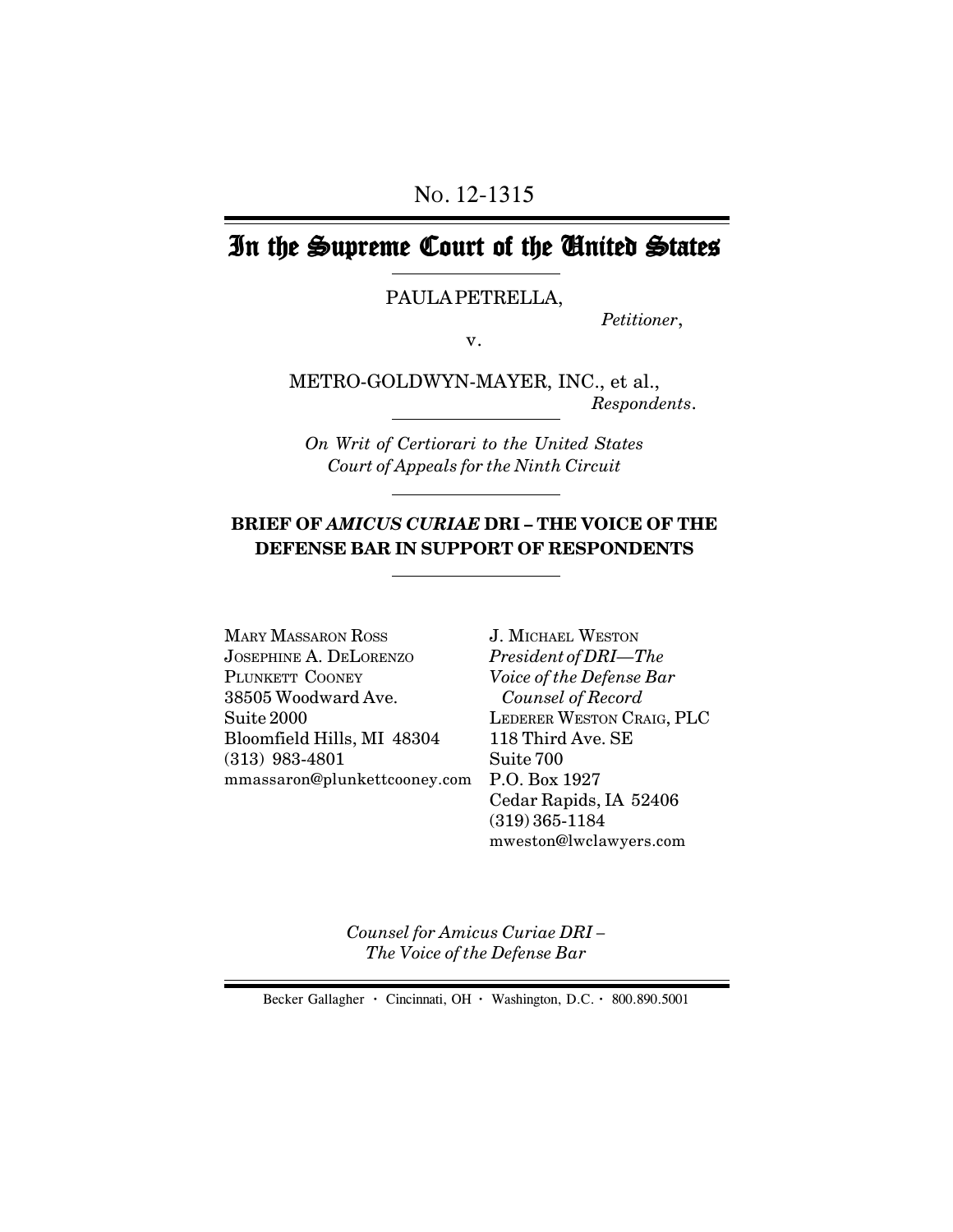## **TABLE OF CONTENTS**

| igel.<br>S l<br>э |
|-------------------|
|-------------------|

| $\rm{INDEX}$ OF $\rm{AUTHORITIES}$ $\ldots \ldots \ldots \ldots \ldots$ iii                                                                                                                                                                                                                                                                                                 |
|-----------------------------------------------------------------------------------------------------------------------------------------------------------------------------------------------------------------------------------------------------------------------------------------------------------------------------------------------------------------------------|
| $\texttt{INTEREST} \texttt{OF} \textit{AMICUS} \textit{CURL} \texttt{} \ldots \ldots \ldots \texttt{1}$                                                                                                                                                                                                                                                                     |
| SUMMARY OF ARGUMENT  3                                                                                                                                                                                                                                                                                                                                                      |
| $\text{ARGUMENT}\ \dots\dots\dots\dots\dots\dots\dots\dots\dots\dots\ 6$                                                                                                                                                                                                                                                                                                    |
| The Nonstatutory Defense Of Laches Should Be<br>Available Without Restriction To Bar All<br>Remedies For Civil Copyright Claims Filed<br>Within The Three-Year Statute Of Limitations<br>Prescribed By Congress, 17 U.S.C. $\S 507(b)$ . 6                                                                                                                                  |
| A. Laches is a practical doctrine that must<br>remain available to guard against stale<br>claims and ensure fairness in litigation. $\ldots$ 6                                                                                                                                                                                                                              |
| B. Congress enacted the Copyright Act against<br>the backdrop of law suggesting that laches is<br>available as a defense regardless of whether<br>the plaintiff seeks legal or equitable relief<br>and regardless of whether it bars a claim<br>brought within an applicable statute of<br>$\text{limitations.} \dots \dots \dots \dots \dots \dots \dots \dots \dots \ 13$ |
| 1. Laches has been applied in the context of<br>federal civil rights statutes 14                                                                                                                                                                                                                                                                                            |
| 2. Laches has been applied in the context of                                                                                                                                                                                                                                                                                                                                |
| Laches has been applied in the context of<br>3.                                                                                                                                                                                                                                                                                                                             |
|                                                                                                                                                                                                                                                                                                                                                                             |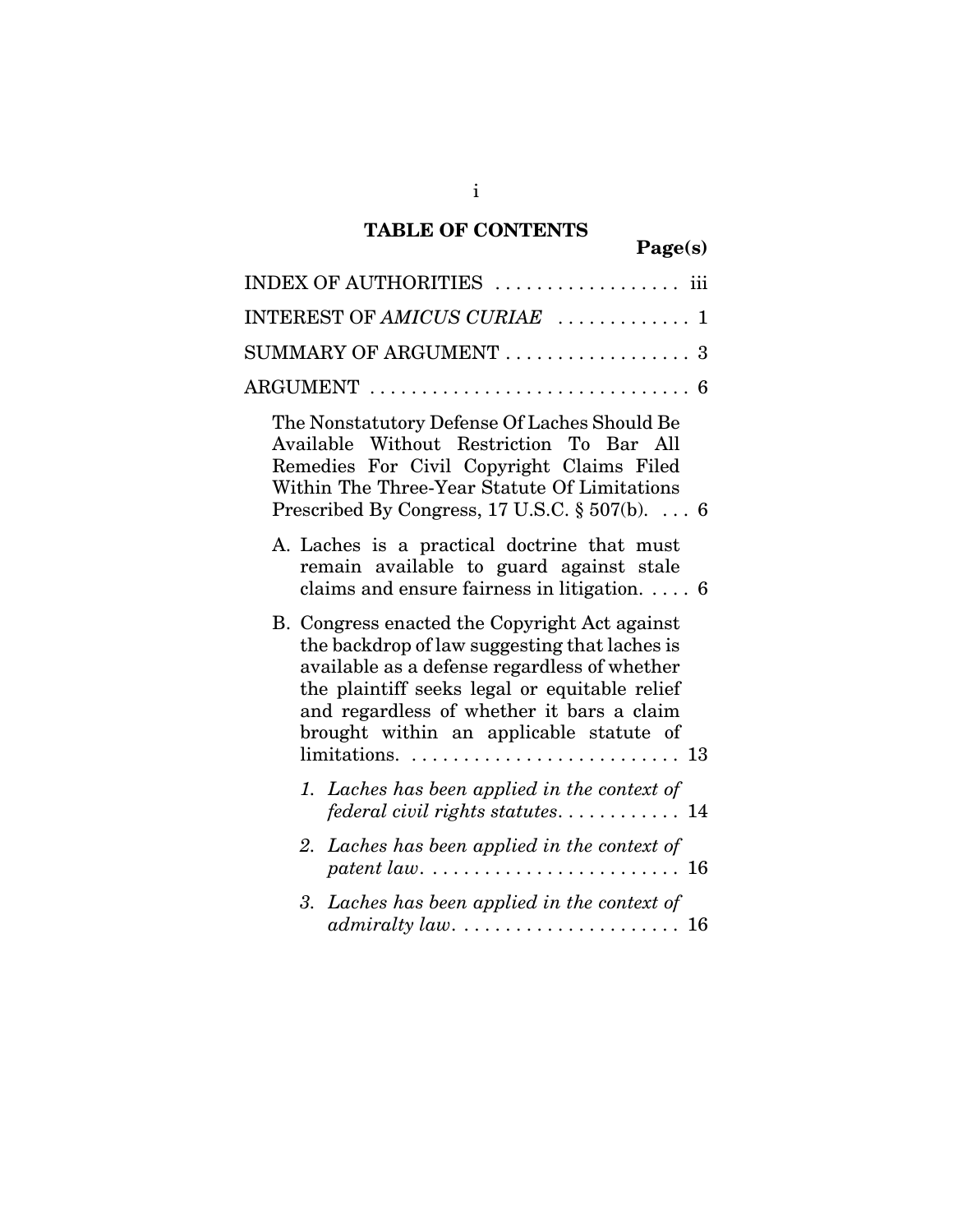| 4. Laches has been applied in the context of<br>military pay statutes. $\dots \dots \dots \dots \dots \dots 17$                                   |  |
|---------------------------------------------------------------------------------------------------------------------------------------------------|--|
| 5. Laches is a background defense that<br>applies across the board given the merger<br>of law and equity. $\ldots \ldots \ldots \ldots \ldots 18$ |  |
| C. At a minimum, the defense of laches in<br>copyright actions applies to equitable                                                               |  |
| 1. Only the Fourth Circuit has barred the<br>defense of laches entirely. $\ldots \ldots \ldots \ldots 21$                                         |  |
| 2. Other circuits have rejected the Fourth<br><i>Circuit's extreme position.</i> $\ldots \ldots \ldots \ldots 21$                                 |  |
|                                                                                                                                                   |  |

ii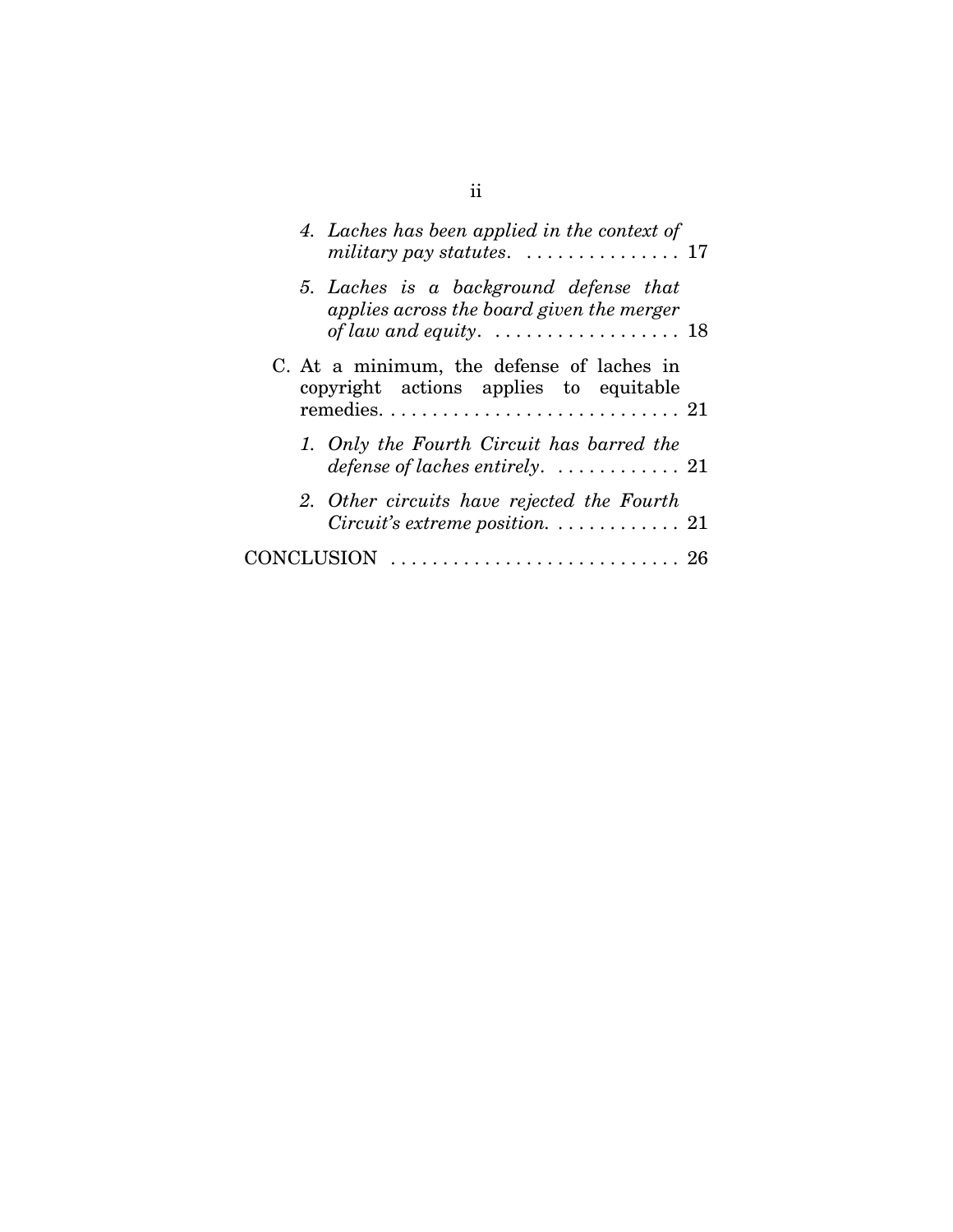## **INDEX OF AUTHORITIES**

# **Page(s)**

### **CASES**

| A.C. Aukerman Co. v. R.L. Chaides Constr. Co.,                                                        |
|-------------------------------------------------------------------------------------------------------|
| Adidas Am., Inc. v. Payless Shoesource, Inc.,<br>529 F. Supp. 2d 1215 (D. Or. 2007) 9, 12             |
| Akers v. State Marine Lines, Inc.,<br>344 F.2d 217 (5th Cir. 1965)  16, 17                            |
| Albemarle Paper Co. v. Moody,                                                                         |
| Barrois v. Nelda Faye, Inc.,<br>597 F.2d 881 (5th Cir. 1979) $\ldots$ 5, 6, 8, 16, 17                 |
| In re Beaty,                                                                                          |
| Brundage v. U.S.,                                                                                     |
| Cason v. United States,<br>471 F.2d 1225, 200 Ct.Cl. 424 (1973)  17                                   |
| Chirco v. Crosswinds Communities, Inc.,<br>474 F.3d 227 (6th Cir. 2007) $\ldots \ldots 5, 23, 24, 25$ |
| Cornetta v. United States,                                                                            |
| Costello v. U.S.,                                                                                     |
| Danjag LLC v. Sony Corp.,<br>$263$ F.3d 942 (9th Cir. 2001) 8                                         |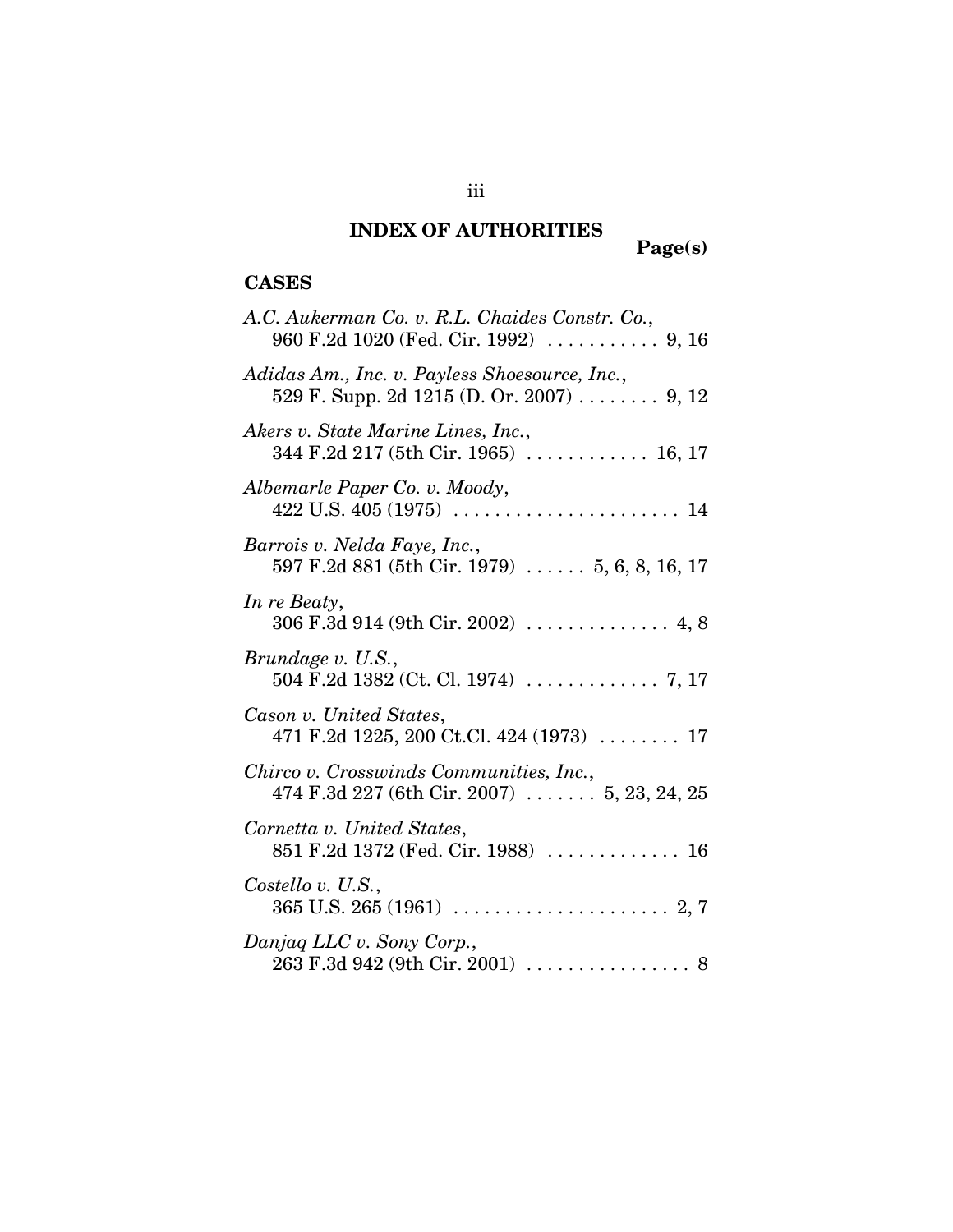| Darnell v. W.,<br>2:10-CV-0281-RWS-SSC, 2011 WL 3468376<br>(N.D. Ga. July 12, 2011) report and<br>recommendation adopted, 2:10-CV-0281-RWS,<br>$2011$ WL 3471439 (N.D. Ga. Aug. 8, 2011)  15 |
|----------------------------------------------------------------------------------------------------------------------------------------------------------------------------------------------|
| Erickson v. United States,                                                                                                                                                                   |
| Evergreen Safety Council v. RSA Network Inc.,<br>697 F.3d 1221 (9th Cir. 2012) $\ldots \ldots \ldots 10, 11$                                                                                 |
| Foster v. United States,<br>3 Cl. Ct. 440 (1983) aff'd, 733 F.2d 88 (Fed. Cir.                                                                                                               |
| Freeman v. Gerber Prods. Co.,                                                                                                                                                                |
| Galliher v. Cadwell,                                                                                                                                                                         |
| Garrison v. Montgomery Cnty. Bd. of Educ.,<br>No. 2:05cv549-WHA (WO), 2006 U.S. Dist.<br>LEXIS 13447 (M.D. Ala. Mar. 10, 2006)  15                                                           |
| Gasser Chair Co., Inc. v. Infanti Chair Mfg. Corp.,                                                                                                                                          |
| Grand Canyon Trust v. Tucson Elec. Power Co.,                                                                                                                                                |
| Gull Airborne Instruments, Inc. v. Weinberger,                                                                                                                                               |
| Haugen v. Tishman Speyer Properties, L.P.,<br>10 C 478, 2010 WL 3781023 (N.D. Ill. Sept. 21,                                                                                                 |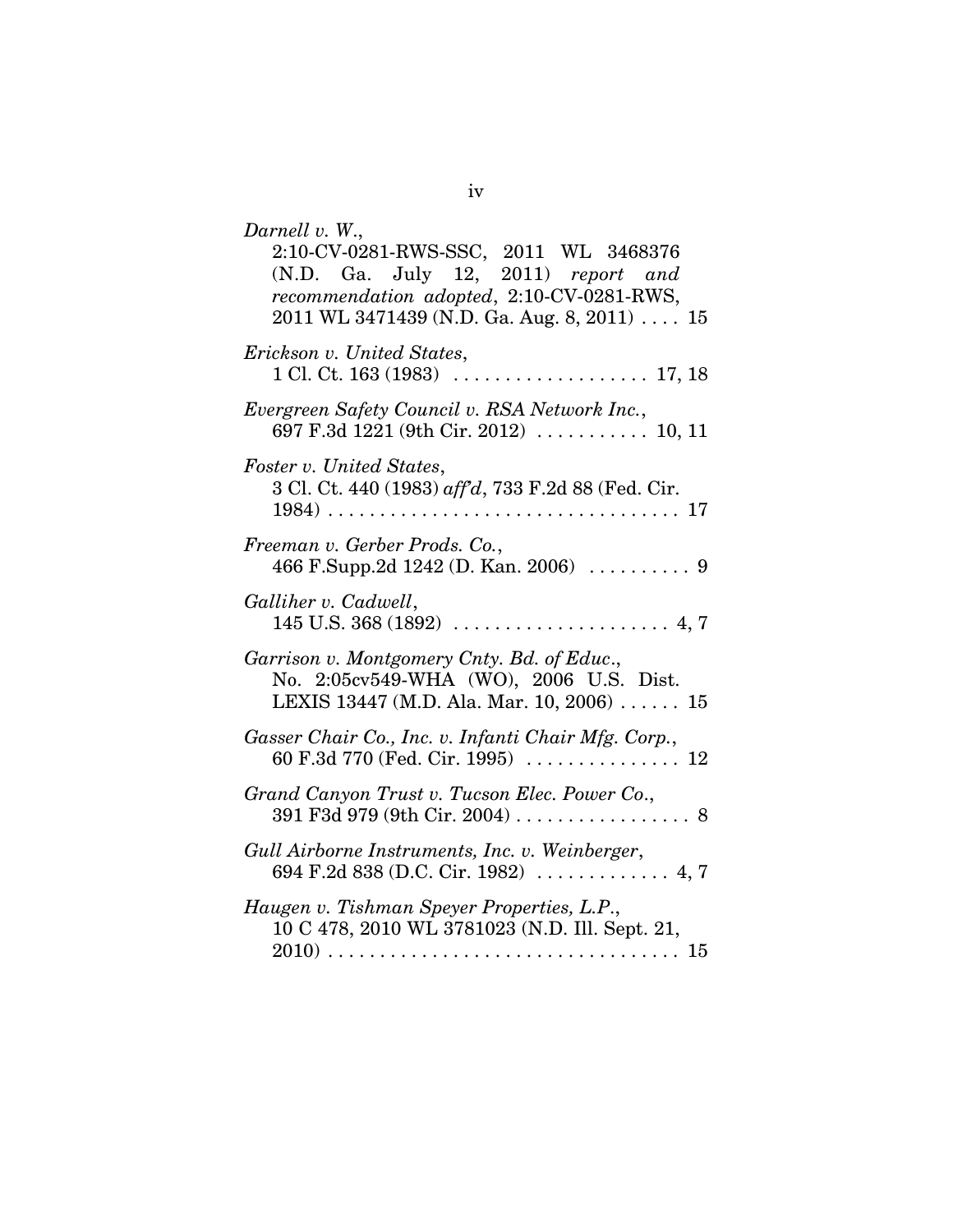| <i>Hearing Components, Inc. v. Shure Inc.,</i>                                                                                                                                                           |
|----------------------------------------------------------------------------------------------------------------------------------------------------------------------------------------------------------|
| Holmberg v. Armbrecht,                                                                                                                                                                                   |
| Ivani Contracting Corp. v. City of New York,<br>$103 \text{ F}.3d \text{ } 257 \text{ } (2d. \text{ Cir. } 1997) \text{ } \dots \dots \dots \dots \dots \dots \dots \dots \dots \dots \dots \dots \dots$ |
| Jacobsen v. Deseret Book Co.,                                                                                                                                                                            |
| Lyons Partnership, L.P. v. Morris Costumes, Inc.,<br>243 F.3d 789 (4th Cir. 2001) $\ldots \ldots \ldots$ 4, 21                                                                                           |
| Maksym v. Loesch,<br>937 F.2d 1237 (7th Cir. 1991)  6, 19                                                                                                                                                |
| McCann v. Tillman,<br>526 F.3d 1370 (11th Cir. 2008)  15                                                                                                                                                 |
| Meyers v. Asics Corp.,<br>974 F.2d 1304 (Fed. Cir. 1992) $\ldots \ldots \ldots \ldots 12$                                                                                                                |
| Mitchell v. Mitchell,<br>$575$ S.W.2d 311 (Tex. Civ. App. 1978)  19                                                                                                                                      |
| N.A.A.C.P. v. N.A.A.C.P. Legal Def. & Educ. Fund,<br>Inc.,<br>$753$ F.2d 131 (D.C. Cir. 1985)  8, 9, 10                                                                                                  |
| Nat'l R.R. Passenger Corp. v. Morgan,                                                                                                                                                                    |
| New Era Publications Int'l, ApS v. Henry Holt &<br>$Co.$ , Inc.,<br>873 F.2d 576 (2d Cir. 1989)  4, 24, 25                                                                                               |

v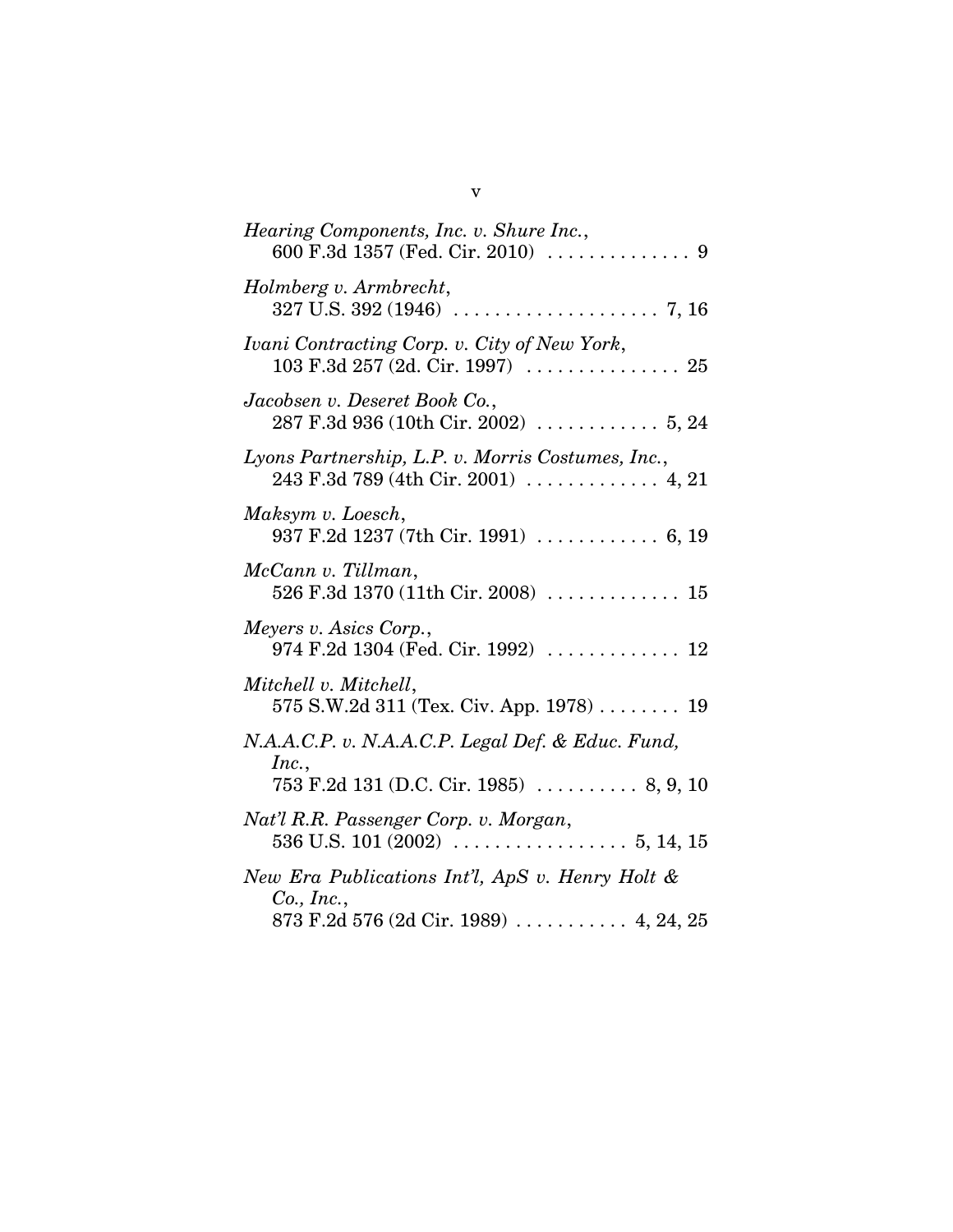| O'Connor v. City of Newark,<br>440 F.3d 125 (3d Cir. 2006)  15                                                                                                    |
|-------------------------------------------------------------------------------------------------------------------------------------------------------------------|
| Occidental Life Ins. Co. of Cal. v. EEOC,                                                                                                                         |
| Peter Letterese & Assocs., Inc. v. World Inst. of<br>Scientology Enters.,<br>533 F.3d 1287 (11th Cir. 2008)  4, 5, 6, 24                                          |
| Porter v. Warner Holding Co.,                                                                                                                                     |
| Pro Football, Inc. v. Harjo,                                                                                                                                      |
| Russell v. Todd,                                                                                                                                                  |
| Smith v. Caterpillar, Inc.,<br>338 F.3d 730 (7th Cir. 2003)  15                                                                                                   |
| State Univ. Agric. & Mech. Coll. v. Smack Apparel<br>Co.,                                                                                                         |
| Teamsters & Employers Welfare Trust of Illinois v.<br>Gorman Bros. Ready Mix,<br>$283$ F.3d $877$ (7th Cir. 2002)  6, 19, 20, 25                                  |
| Texaco, Inc. v. Short,                                                                                                                                            |
| United States v. Rodriguez-Aguirre,<br>264 F.3d 1195 (10th Cir. 2001)  24                                                                                         |
| Waddell v. Small Tube Prods., Inc.,<br>$799 \text{ F}.2d \text{ }69 \text{ } (3d \text{ Cir. } 1986) \text{ } \dots \dots \dots \dots \dots \dots \dots \dots 18$ |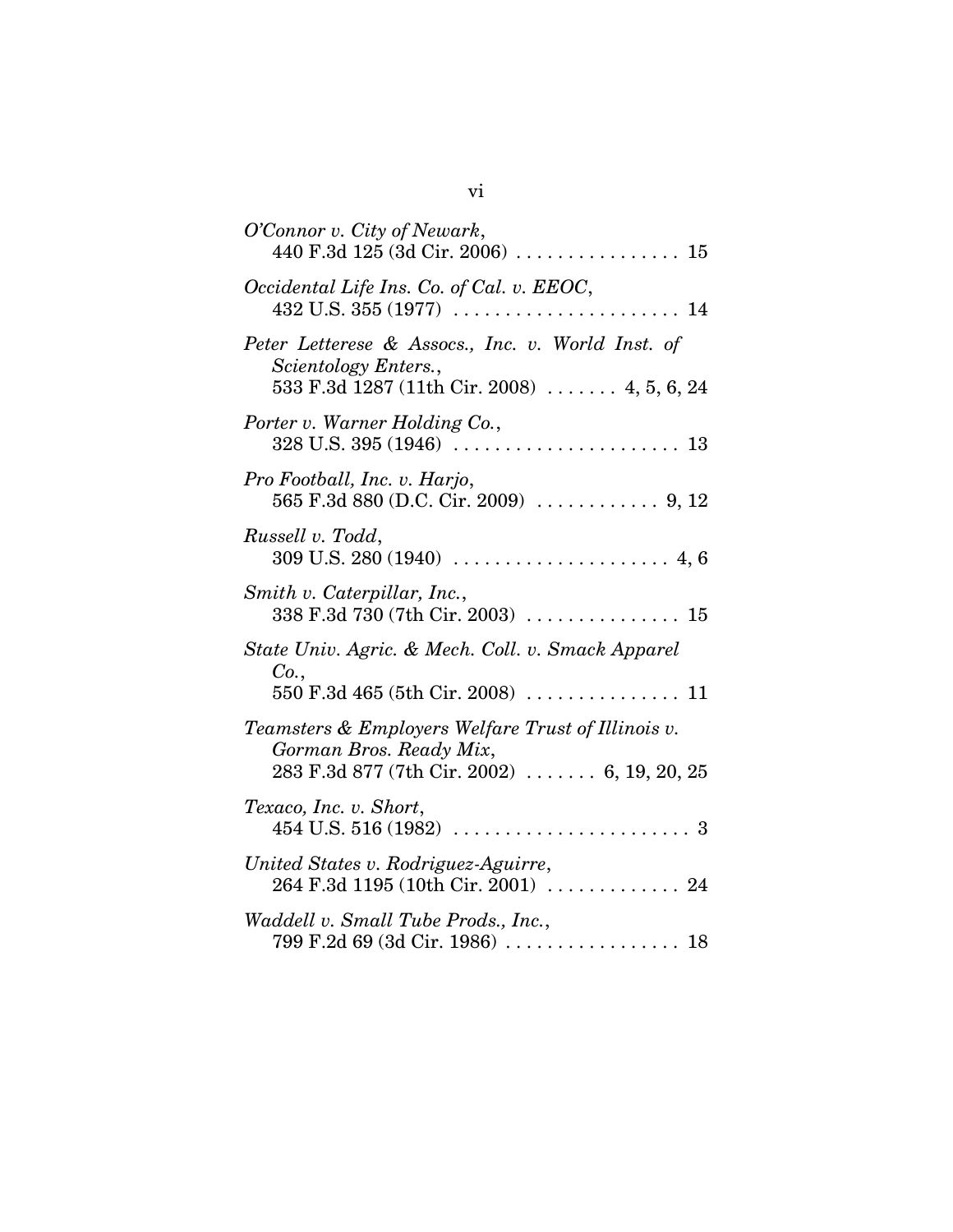| Weinberger v. Romero-Barcelo,                                                                        |
|------------------------------------------------------------------------------------------------------|
| Yerxa v. United States,<br>11 Cl. Ct. 110 (1986) aff'd, 824 F.2d 978 (Fed.                           |
| <b>CONSTITUTION</b>                                                                                  |
| U.S. Const. amend. VII  18                                                                           |
| <b>STATUTES</b>                                                                                      |
| $42 \text{ U.S.C.} \$ $1983 \ldots \ldots \ldots \ldots \ldots \ldots \ldots \ldots \ldots \quad 15$ |
|                                                                                                      |
| Civil Rights Act of 1964, Title VII  14                                                              |
|                                                                                                      |
| <b>RULES</b>                                                                                         |
|                                                                                                      |
|                                                                                                      |
|                                                                                                      |
|                                                                                                      |
|                                                                                                      |
|                                                                                                      |

### **OTHER AUTHORITIES**

|  | Kevin C. Baltz, Deposition of the Corporate       |  |  |
|--|---------------------------------------------------|--|--|
|  | Representative: The Scope of Rule $30(b)(6)$ , 50 |  |  |
|  | No. 2 DRI For Def. 22 (February 2008) $\ldots$ 3  |  |  |

## vii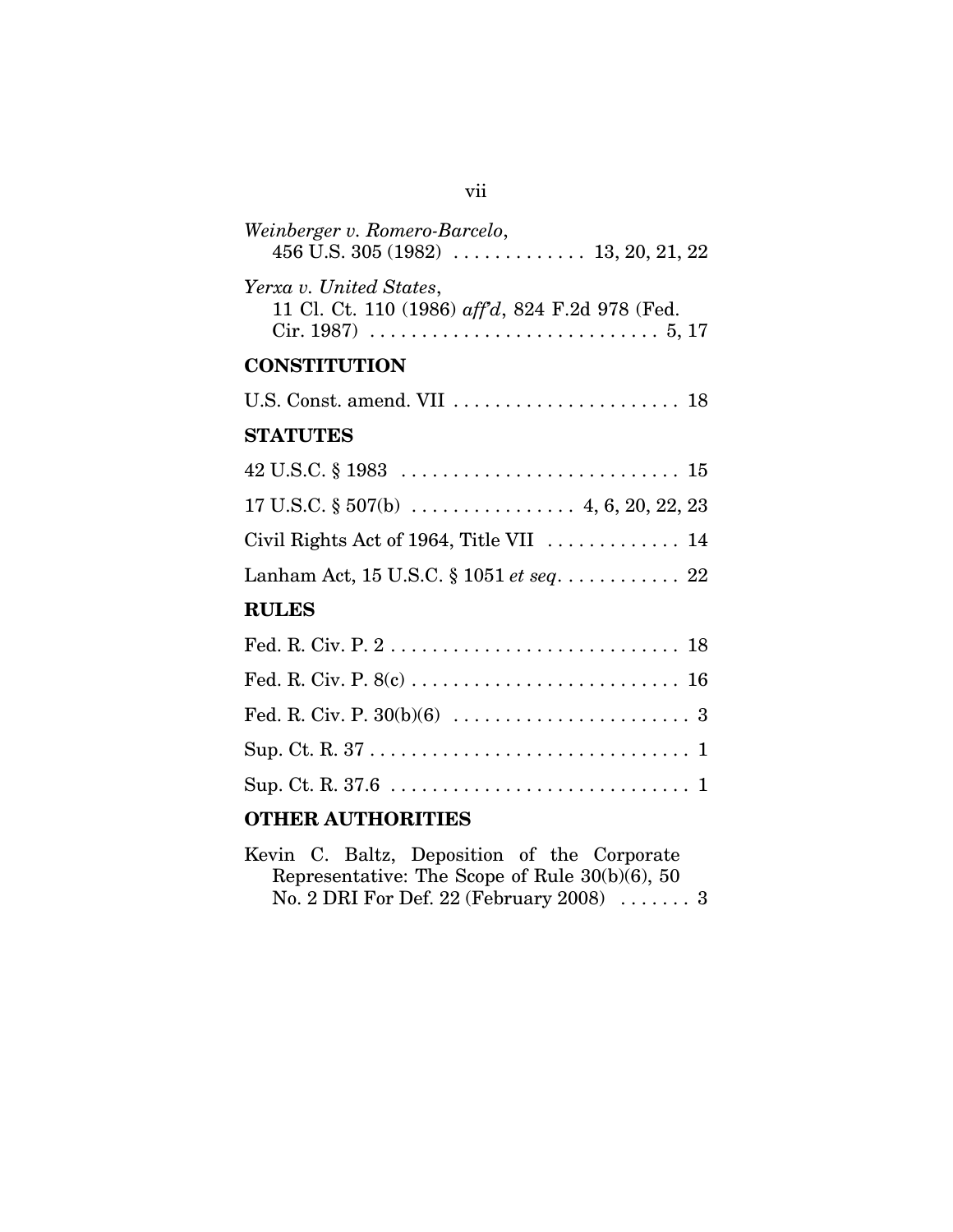| Thomas M. Jones et al., Formulating a Records      |
|----------------------------------------------------|
| Retention Policy, 50 No. 1 DRI For Def. 42         |
|                                                    |
| John D. Martin, et al., Defensible Disposal: Don't |
| Kick the Can down the Road, Put It in the          |
| Trash, Vol. 65, No. 1 DRI For Def. (January        |
|                                                    |

## viii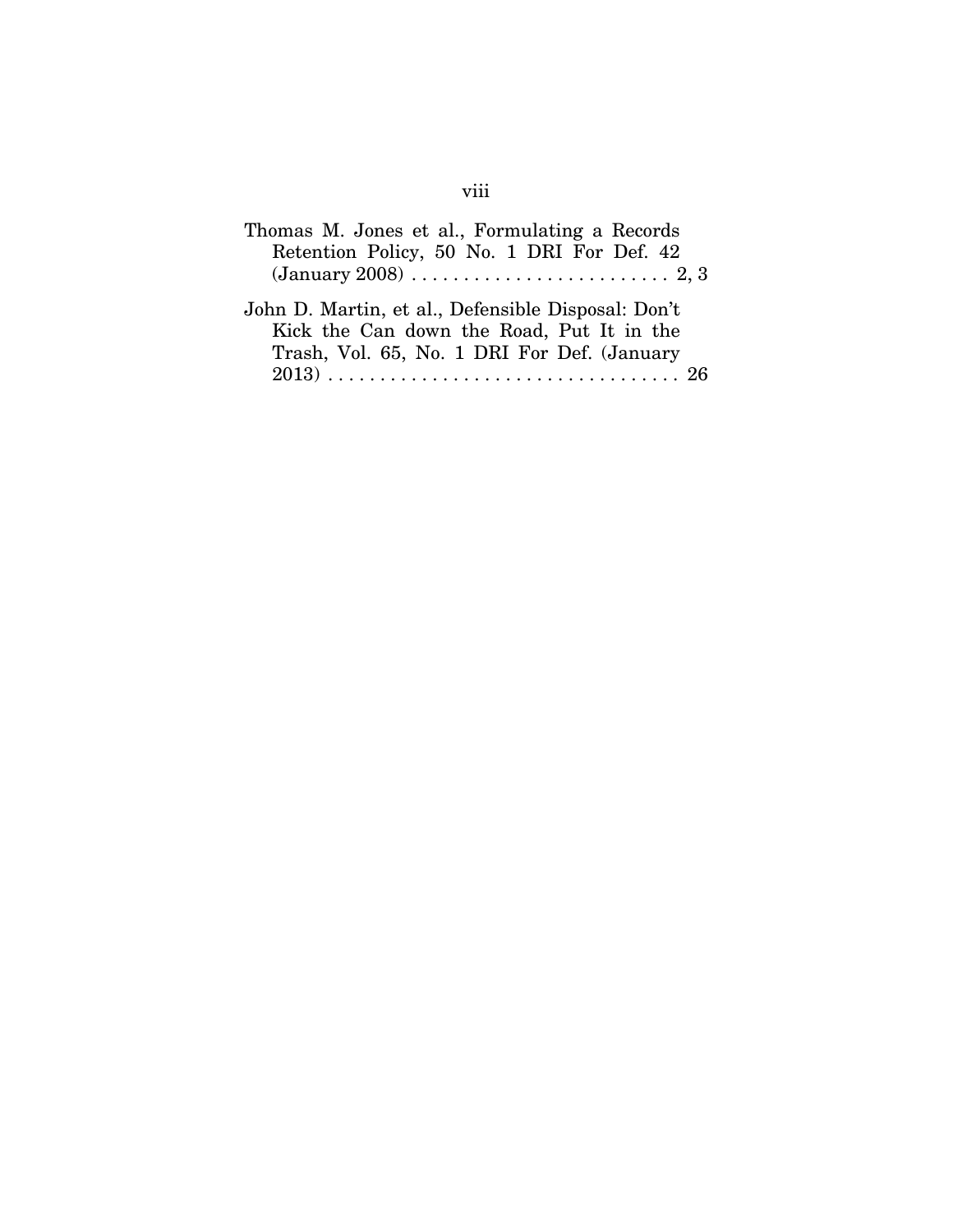#### **INTEREST OF** *AMICUS CURIAE*<sup>1</sup>

Amicus curiae DRI—the Voice of the Defense Bar, is a 22,500-member international association of defense lawyers who represent individuals, corporations, insurance carriers, and local governments involved in civil litigation. DRI is committed to enhancing the skills, effectiveness, and professionalism of defense lawyers around the globe. A primary part of DRI's mission is to make the civil justice system more fair, efficient, and consistent. See http://www.dri.org/About. To that end, DRI participates as amicus curiae in cases that raise issues of importance to its membership and to the judicial system. This is such a case.

DRI's interest in this case stems from its members' extensive involvement in civil litigation. DRI focuses on teaching its members key trial skills through its publications and seminars. And DRI works to assure that the civil litigation system is adequately funded, operates under appropriate rules, and applies substantive legal principles that allow for the fair and balanced resolution of disputes through the courts. DRI members' vast experience in defending lawsuits gives it a great vantage point from which to help this Court evaluate the practical effect of ruling that laches is unavailable in cases in which a litigant delays in bringing suit to the detriment of the defendant. Based on this knowledge, DRI urges the Court to rule that the

<sup>&</sup>lt;sup>1</sup> Pursuant to Rule 37.6, amicus certifies that no counsel for a party authored this brief in whole or in part and that no person or entity, other than amicus, its members, or its counsel, has made a monetary contribution to the preparation or submission of this brief. The parties have filed written consent to the filing of amicus briefs pursuant to Rule 37.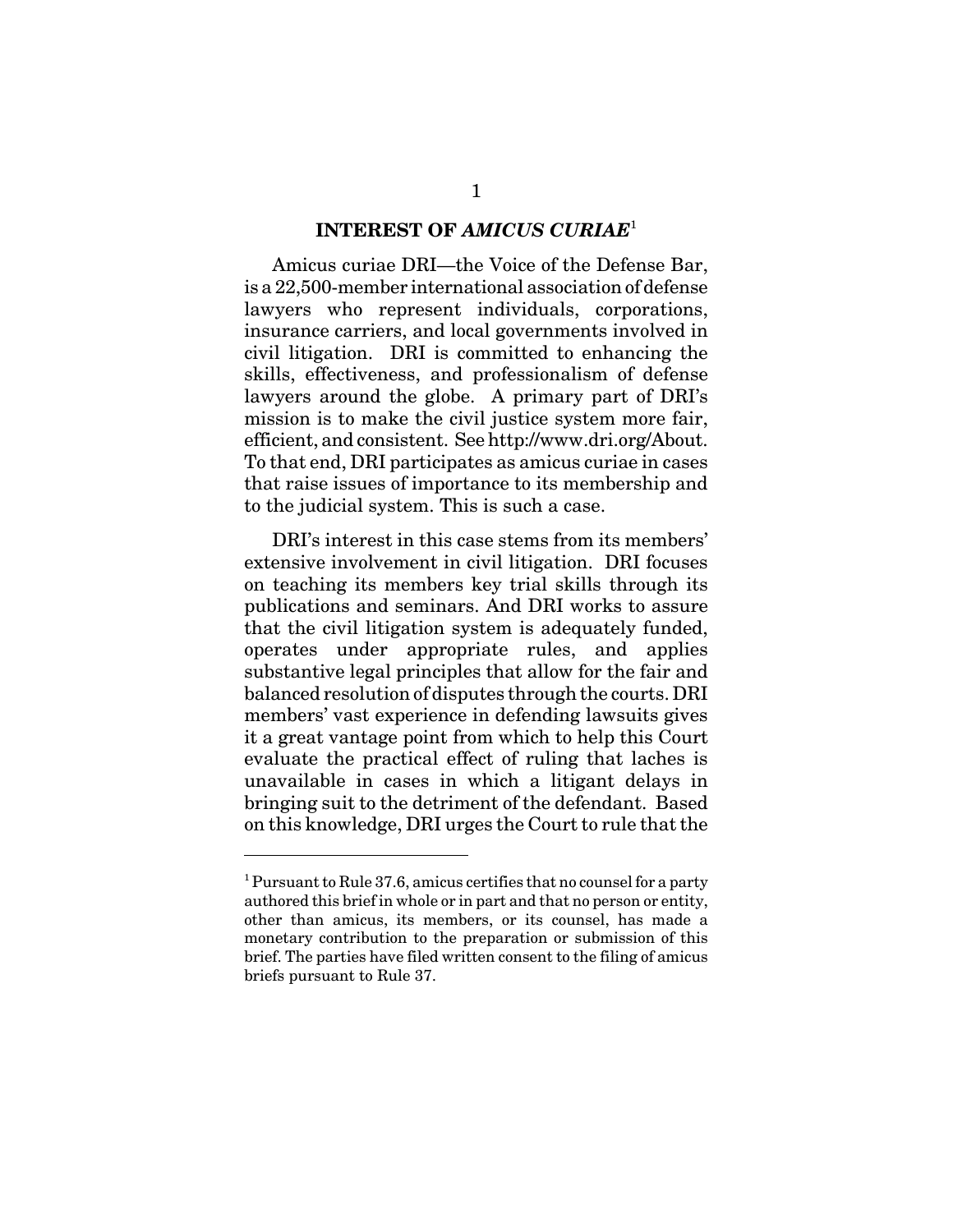defense of laches is available in copyright litigation and other areas of law regardless of whether the plaintiff seeks legal or equitable remedies and regardless of whether a statute of limitations applies.

Laches is at heart a practical doctrine intended to ensure fairness in trying cases. Laches requires proof of (1) lack of diligence by the party against whom the defense is asserted, and (2) prejudice to the party asserting the defense. *Costello v. U.S.*, 365 U.S. 265, 282 (1961). The focus is on whether the party asserting the doctrine has been prejudiced, which includes both expectations-based prejudice and evidentiary prejudice.

While there is some disagreement among the circuits regarding whether the defense of laches can be asserted in actions at law, the better view is that laches is properly applied to the entire cause of action. This allows a court to first ensure that a case is tried fairly – that is, determine that there is no evidentiary prejudice to the defendant – before considering whether a plaintiff is entitled to relief, be it legal or equitable.

DRI has long had a concern about the enormous difficulties of ensuring a fair trial when the events that form the basis for a claim or defense took place long ago, resulting in faded memories, lost documents, and employees who have since moved on. Corporations establish records-retention policies that typically maintain records for specific periods of time unless a litigation hold has been placed on them because litigation has commenced or is foreseeable. But claims that were not anticipated and that occur long after the events in question present difficult problems for the litigants. See Thomas M. Jones et al., Formulating a Records Retention Policy, 50 No. 1 DRI For Def. 42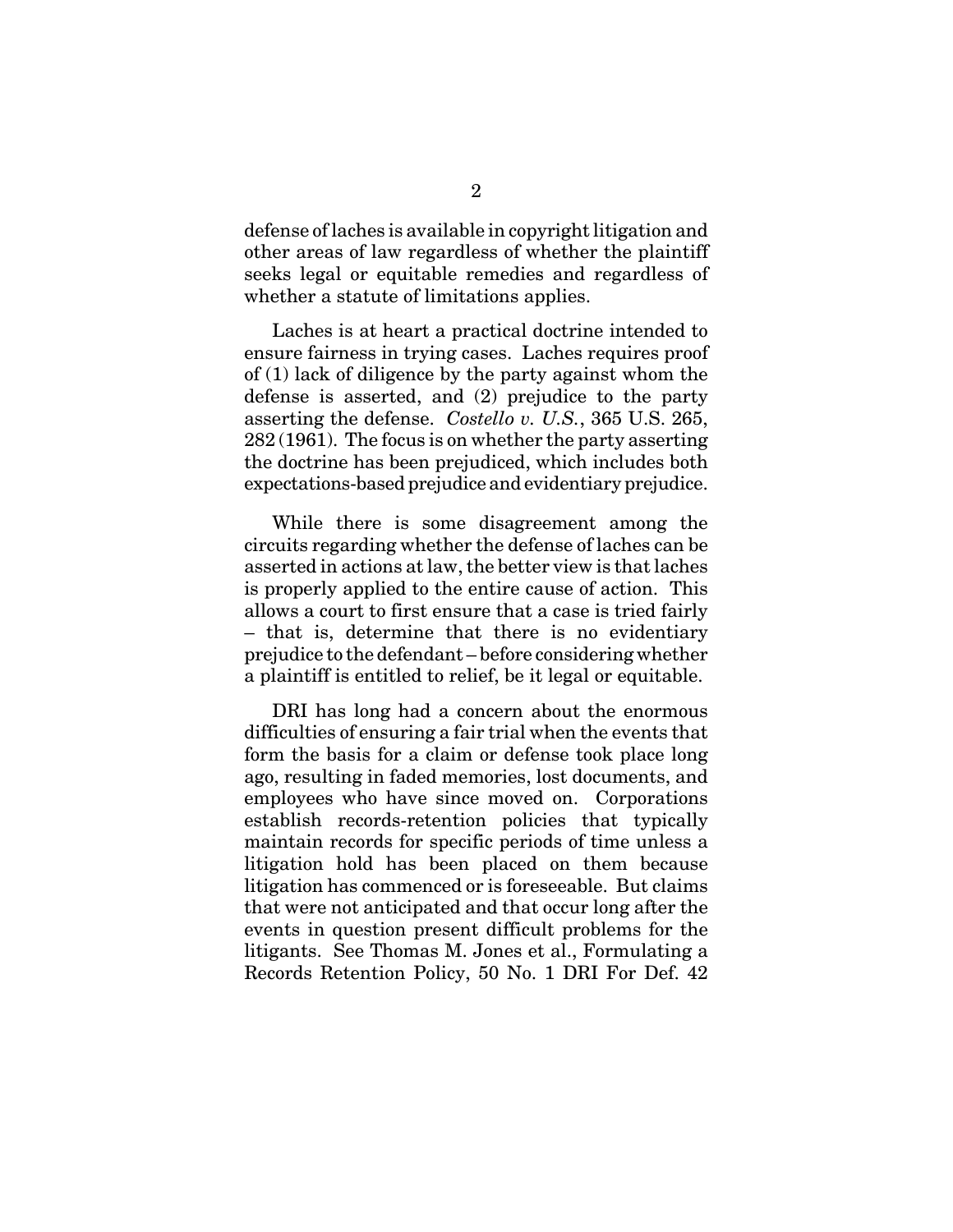(January 2008) (providing strategies for establishing a records retention policy); Kevin C. Baltz, Deposition of the Corporate Representative: The Scope of Rule 30(b)(6), 50 No. 2 DRI For Def. 22, 25-26 (February 2008) (instructing members that a corporation's duty to present a Rule 30(b)(6) representative "is not relieved by a lack of any witnesses with personal knowledge of the matters at issue," and in such circumstances, "a corporation must take efforts to prepare the corporative representative through all reasonably available means, including a review of all relevant documents, discussion with former employees, or other sources."). The risk of unjust outcomes skyrockets in these circumstances. And extra resources are likely to be needed to track down missing witnesses or to attempt to recover or recreate long-since discarded documents. Often even with the expenditure of those resources, the information cannot be located and the defendant's ability to mount a defense is severely handicapped. Equally important, laches, like a statute of limitations, helps preserve the resources of courts by relieving them of the burden of trying stale claims. *Texaco, Inc. v. Short*, 454 U.S. 516, 551 (1982). Thus, DRI seeks to speak here in furtherance of its mission to make the civil justice system more fair, efficient, and consistent.

#### **SUMMARY OF ARGUMENT**

DRI's overriding concern is to assure a fair trial. In copyright and other areas of law, a defendant who lacks access to critical witnesses or documents is unable to effectively mount a defense without key evidence; the factfinder at trial does not hear the whole story. The likelihood of a jury reaching the wrong result increases dramatically because the claim is based on long ago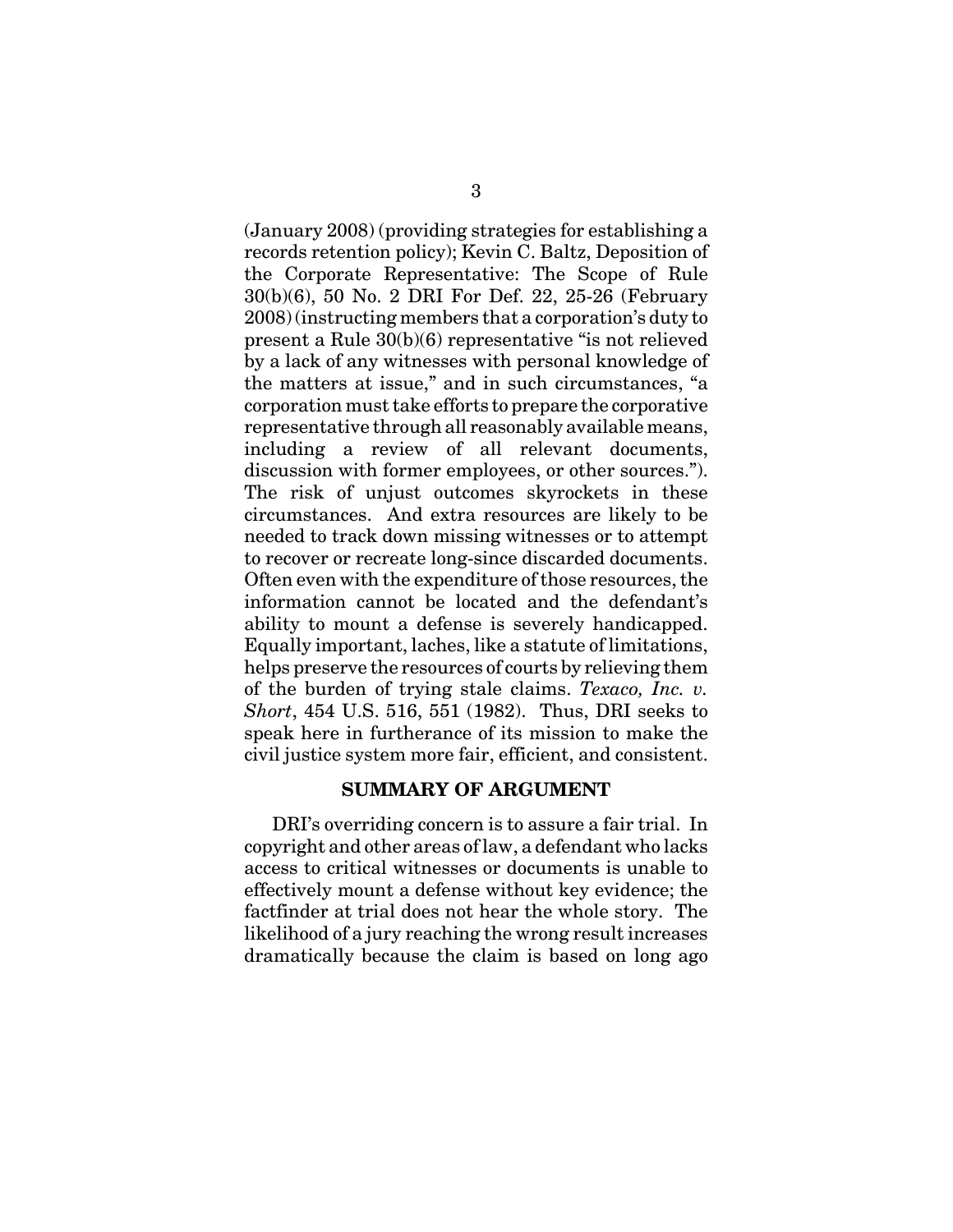events. Documents have been lost or destroyed and memories have faded.

The defense of laches "prevents a plaintiff who has slept on his rights from enforcing those rights against a defendant." *Peter Letterese & Assocs., Inc. v. World Inst. of Scientology Enters.*, 533 F.3d 1287, 1319 (11th Cir. 2008). Equity recognizes that "prejudice may arise from delay alone, so prolonged that in the normal course of events evidence is lost or obscured . . . ." *Russell v. Todd*, 309 U.S. 280, 287-88 (1940). The availability of laches does not, however, "depend solely on the time that has elapsed between the alleged wrong and the institution of suit; it is 'principally a question of the inequity of permitting the claim to be enforced—an inequity founded upon some change in the condition or relations of the property or the parties.'" *Gull Airborne Instruments, Inc. v. Weinberger*, 694 F.2d 838, 843 (D.C. Cir. 1982), quoting *Galliher v. Cadwell*, 145 U.S. 368, 373 (1892). In other words, laches is "primarily concerned with prejudice." *In re Beaty*, 306 F.3d 914, 924 (9th Cir. 2002).

Currently, the federal circuit courts of appeals have articulated different positions on whether laches is available as a defense in copyright actions filed within the applicable three-year statute of limitations, 17 U.S.C. § 507(b). Whereas the Fourth Circuit precludes it entirely based on separation of powers principles, *Lyons Partnership, L.P. v. Morris Costumes, Inc.*, 243 F.3d 789 (4th Cir. 2001), the Second Circuit allows it for equitable remedies, *New Era Publications Int'l, ApS v. Henry Holt & Co., Inc.,* 873 F.2d 576 (2d Cir. 1989), and the Ninth Circuit in this case found that it applies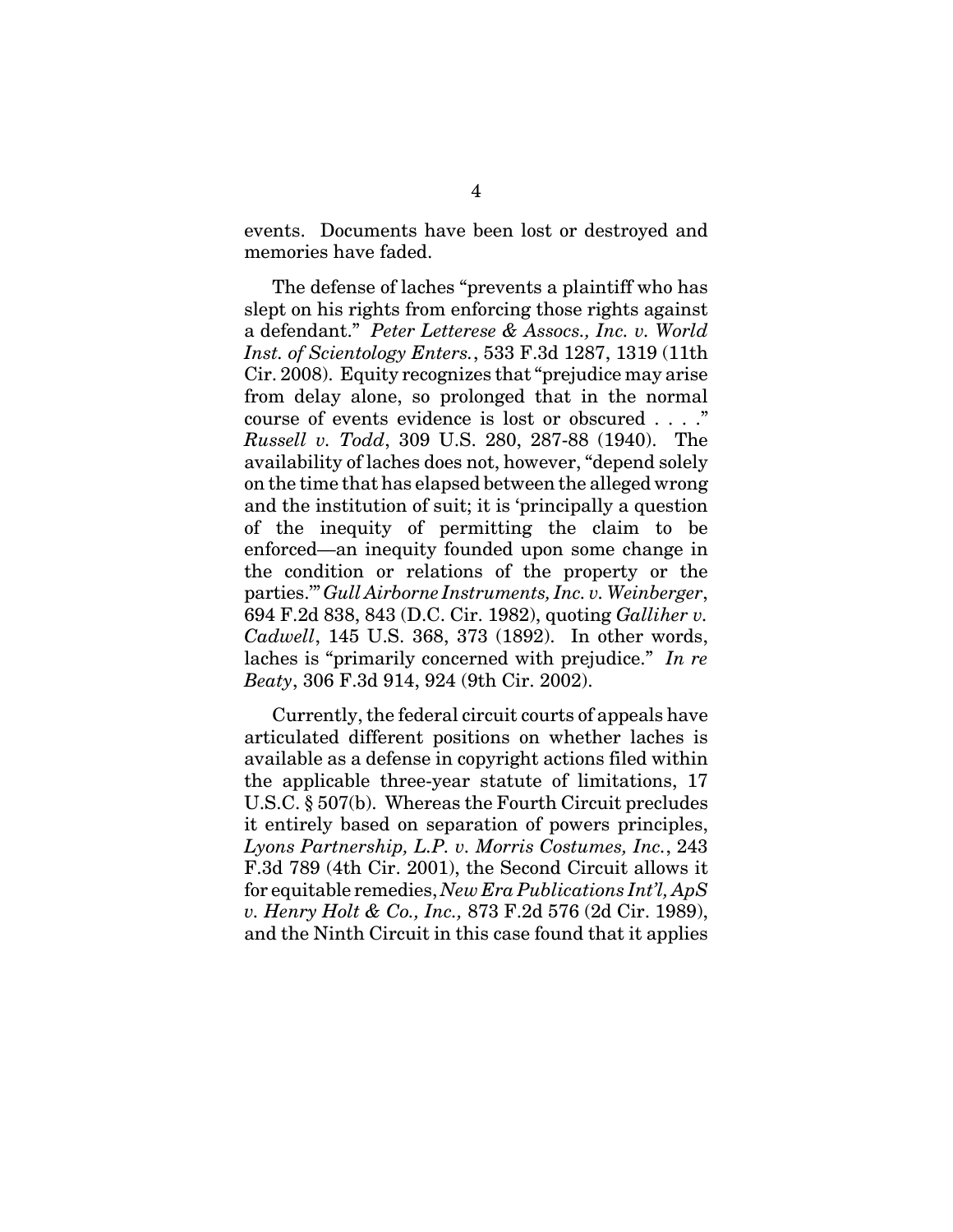to all relief sought by petitioner.<sup>2</sup> Other circuits presume that the statute of limitations controls but allow for the possibility that laches may be used in "extraordinary circumstances" for certain remedies. *Chirco v. Crosswinds Communities, Inc.,* 474 F.3d 227, 229 (6th Cir. 2007). See also *Jacobsen v. Deseret Book Co*., 287 F.3d 936, 950 (10th Cir. 2002), *Peter Letterese*, 533 F.3d at 1319.

In DRI's view, laches should be available as a defense against all claims, and even within an applicable statute of limitations. Where circumstances warrant, DRI members regularly raise laches as a defense in copyright actions and other areas of the law and find it critical to ensuring fairness at trial. Evidence can be lost even where a delay is relatively short. The better-reasoned decisions and this Court have recognized the possibility of prejudice even where actions are brought within the statute of limitations. See *Nat'l R.R. Passenger Corp. v. Morgan*, 536 U.S. 101 (2002) (in a timely Title VII suit for hostile work environment that involves incidents from beyond the statutory period, an employer may raise a laches defense if the plaintiff unreasonably delays in filing a suit and as a result harms the defendant); *Yerxa v. United States*, 11 Cl. Ct. 110, 115 (1986) aff'd, 824 F.2d 978 (Fed. Cir. 1987) (laches is available in military pay cases as a bar to a plaintiff's claim brought within the six-year statute of limitations.) ; *Barrois v. Nelda Faye,*

<sup>&</sup>lt;sup>2</sup> Petitioner brought claims for copyright infringement, unjust enrichment, and accounting. J.A. 29-33. As respondents explain in their brief, petitioner did not seek statutory damages under the Copyright Act, but rather, an apportionment of profits. Resp. Br. 18-19.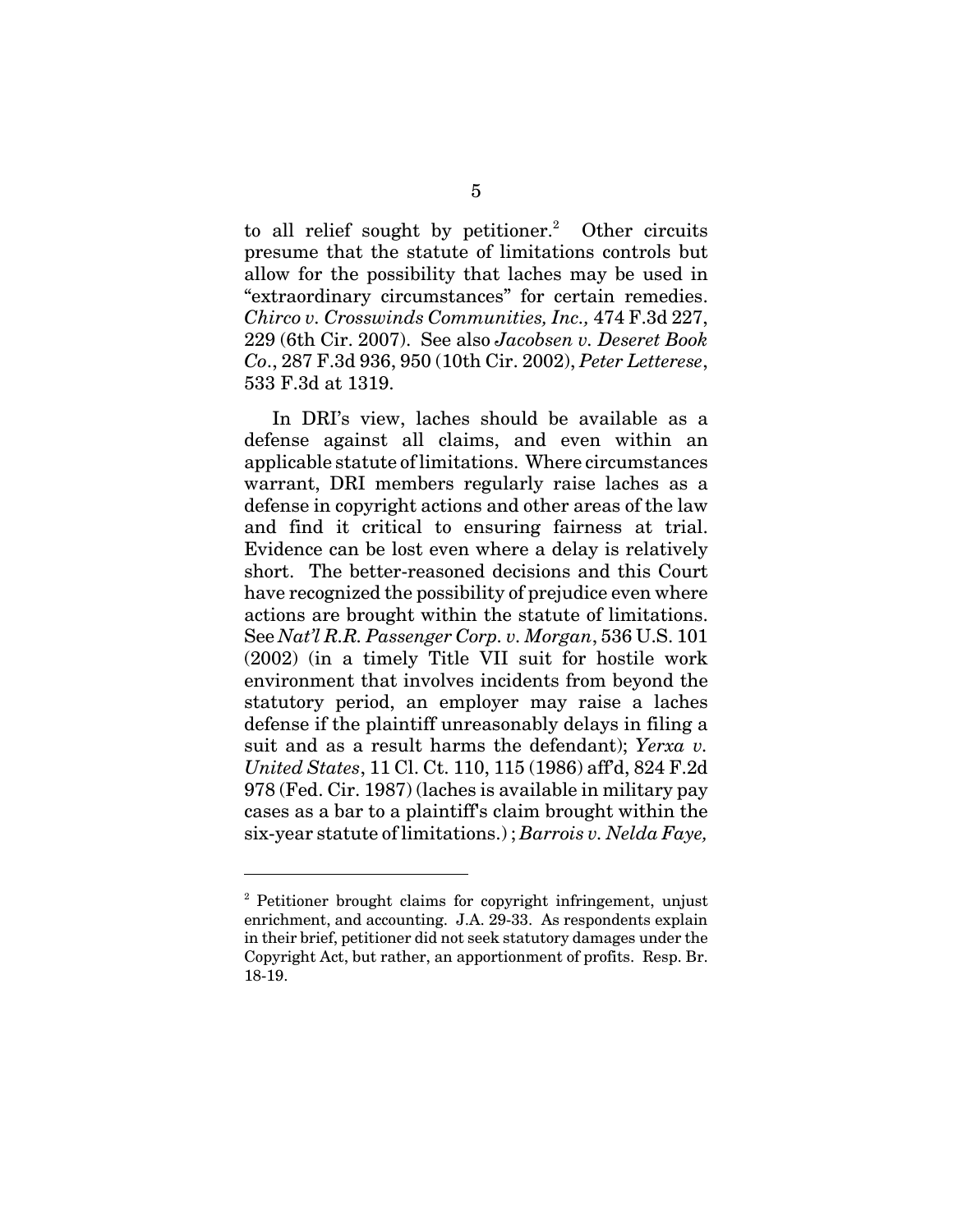*Inc.,* 597 F.2d 881 (5th Cir. 1979) (timely admiralty action barred by laches where defendant had no available witnesses who had any recollection of alleged incident, and thus had not been able to investigate). Other courts have determined that laches should not be limited to equitable remedies. *Maksym v. Loesch*, 937 F.2d 1237, 1248 (7th Cir. 1991). As one court explained, laches is more akin to estoppel and should be available to defendants just as it is to plaintiffs to ensure fairness. *Teamsters & Employers Welfare Trust of Illinois v. Gorman Bros. Ready Mix*, 283 F.3d 877, 882 (7th Cir. 2002). If the Court is inclined to embrace a narrower view of its applicability, at a minimum, it should apply to equitable remedies.

#### **ARGUMENT**

**The Nonstatutory Defense Of Laches Should Be Available Without Restriction To Bar All Remedies For Civil Copyright Claims Filed Within The Three-Year Statute Of Limitations Prescribed By Congress, 17 U.S.C. § 507(b).** 

**A. Laches is a practical doctrine that must remain available to guard against stale claims and ensure fairness in litigation.** 

The defense of laches "prevents a plaintiff who has slept on his rights from enforcing those rights against a defendant." *Peter Letterese*, 533 F.3d at 1319. Equity recognizes that "prejudice may arise from delay alone, so prolonged that in the normal course of events evidence is lost or obscured . . . ." *Russell*, 309 U.S. at 287-88. Accordingly, laches requires proof of (1) lack of diligence by the party against whom the defense is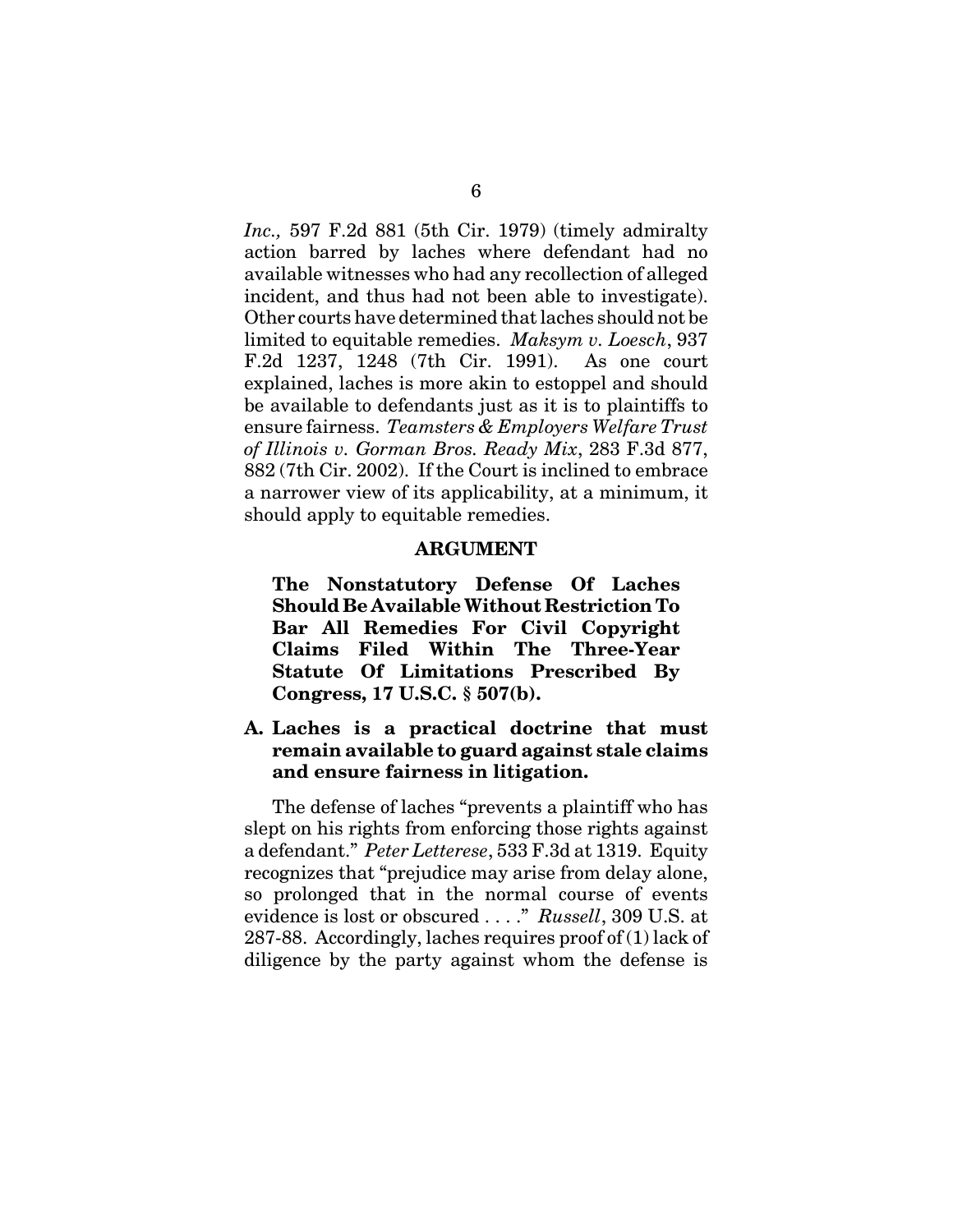asserted, and (2) prejudice to the party asserting the defense. *Costello*, 365 U.S. at 282. Amicus curiae DRI is concerned with the prejudice inherent in defending against stale claims and submits that it is necessary to maintain the availability of the defense of laches in copyright cases and other causes of action, regardless of whether the relief sought is legal or equitable and regardless of whether there is an applicable statute of limitations.

This Court has long recognized the "salutary policy" behind the common law doctrine of laches, which arose out of the common law courts' experience with the practical problems created when litigants delay bringing claims. *Id*. It does not "depend solely on the time that has elapsed between the alleged wrong and the institution of suit; it is 'principally a question of the inequity of permitting the claim to be enforced—an inequity founded upon some change in the condition or relations of the property or the parties.'" *Gull Airborne Instruments*, 694 F.2d at 843, quoting *Galliher*, 145 U.S. at 373. See also *Holmberg v. Armbrecht*, 327 U.S. 392, 396 (1946). One court has succinctly stated the effect and rationale of laches as follows:

Laches is a "fairness" doctrine . . . based upon considerations of public policy, which require, for the peace of society, the discouragement of stale demands. It recognizes the need for speedy vindication or enforcement of rights, so that courts may arrive at safe conclusions as to the truth.

*Brundage v. U.S*., 504 F.2d 1382, 1384 (Ct. Cl. 1974). Thus, "[p]laintiffs are encouraged to file suits when courts are in the best position to resolve disputes."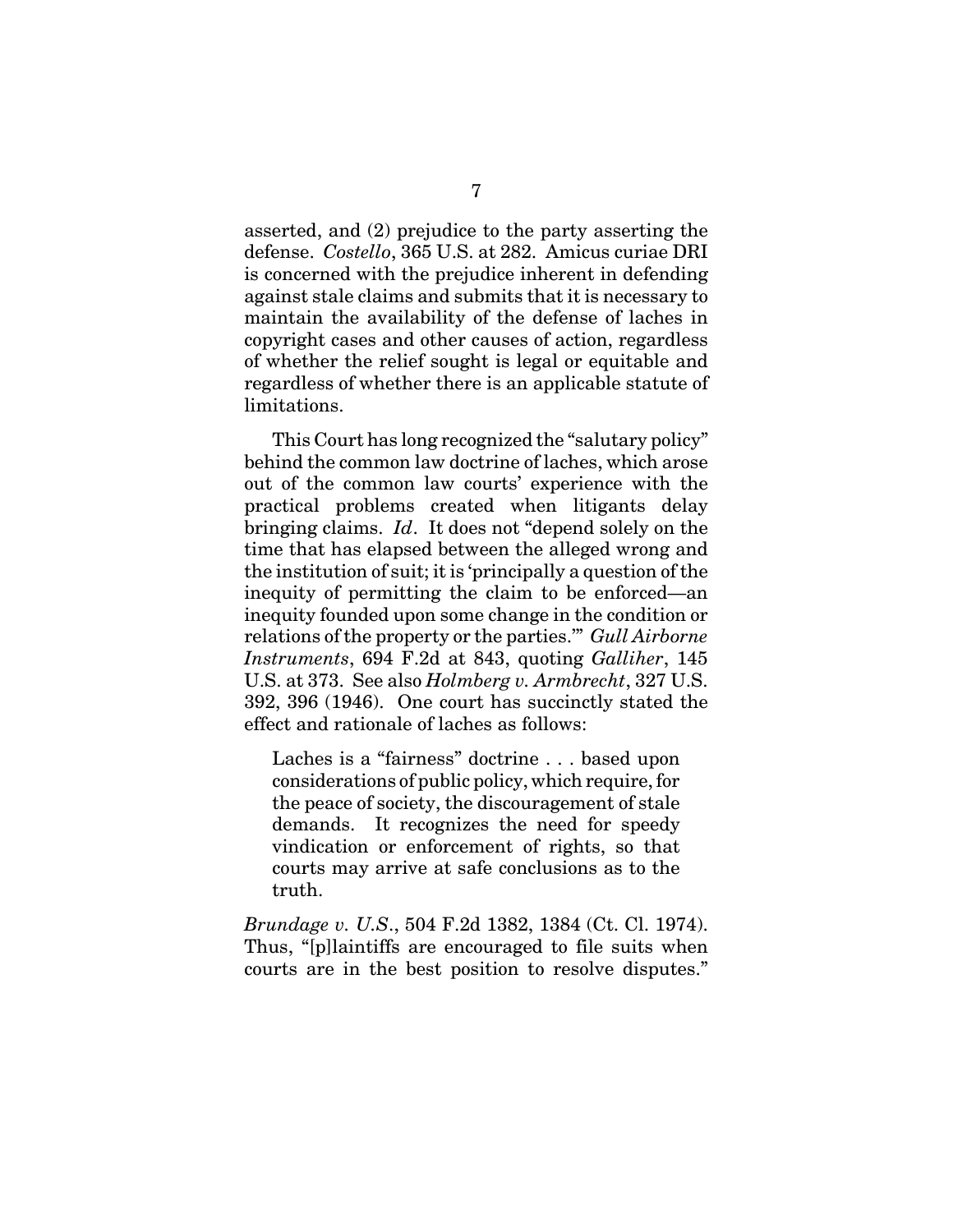*N.A.A.C.P. v. N.A.A.C.P. Legal Def. & Educ. Fund, Inc*., 753 F.2d 131, 137 (D.C. Cir. 1985). Not only do stale claims result in loss of critical evidence, but "equitable boundaries blur as defendants invest capital and labor into their claimed property; and plaintiffs gain the unfair advantage of hindsight, while defendants suffer the disadvantage of an uncertain future outcome." *Id.* In other words, laches is "primarily concerned with prejudice." *In re Beaty*, 306 F.3d at 924.

These problems are apparent in this and other cases in which a litigant waits decades before bringing a claim. When a delay "precludes any reasonable possibility of defendant's gathering evidence ... or conducting an effective investigation of the circumstances surrounding the alleged incident" laches should be applied. *Barrois*, 597 F.2d at 885. Absent prejudice, the laches defense does not apply. *Grand Canyon Trust v. Tucson Elec. Power Co*., 391 F3d 979, 988 (9th Cir. 2004). But a lack of diligence causing even a relatively short delay can severely hamper the opposing party's ability to respond to claims brought against it. Thus, courts have repeatedly held that "a brief unexcused delay that causes sufficient prejudice to the defendant is a proper ground for invocation of the doctrine." *Id*.

Two chief forms of prejudice exist in the laches context – evidentiary and expectations-based. *Danjaq LLC v. Sony Corp*., 263 F.3d 942, 955 (9th Cir. 2001). A defendant demonstrates expectations-based prejudice "by showing that it took actions or suffered consequences that it would not have, had the plaintiff brought suit promptly." *Id*. Evidentiary prejudice "may arise by reason of a defendant's inability to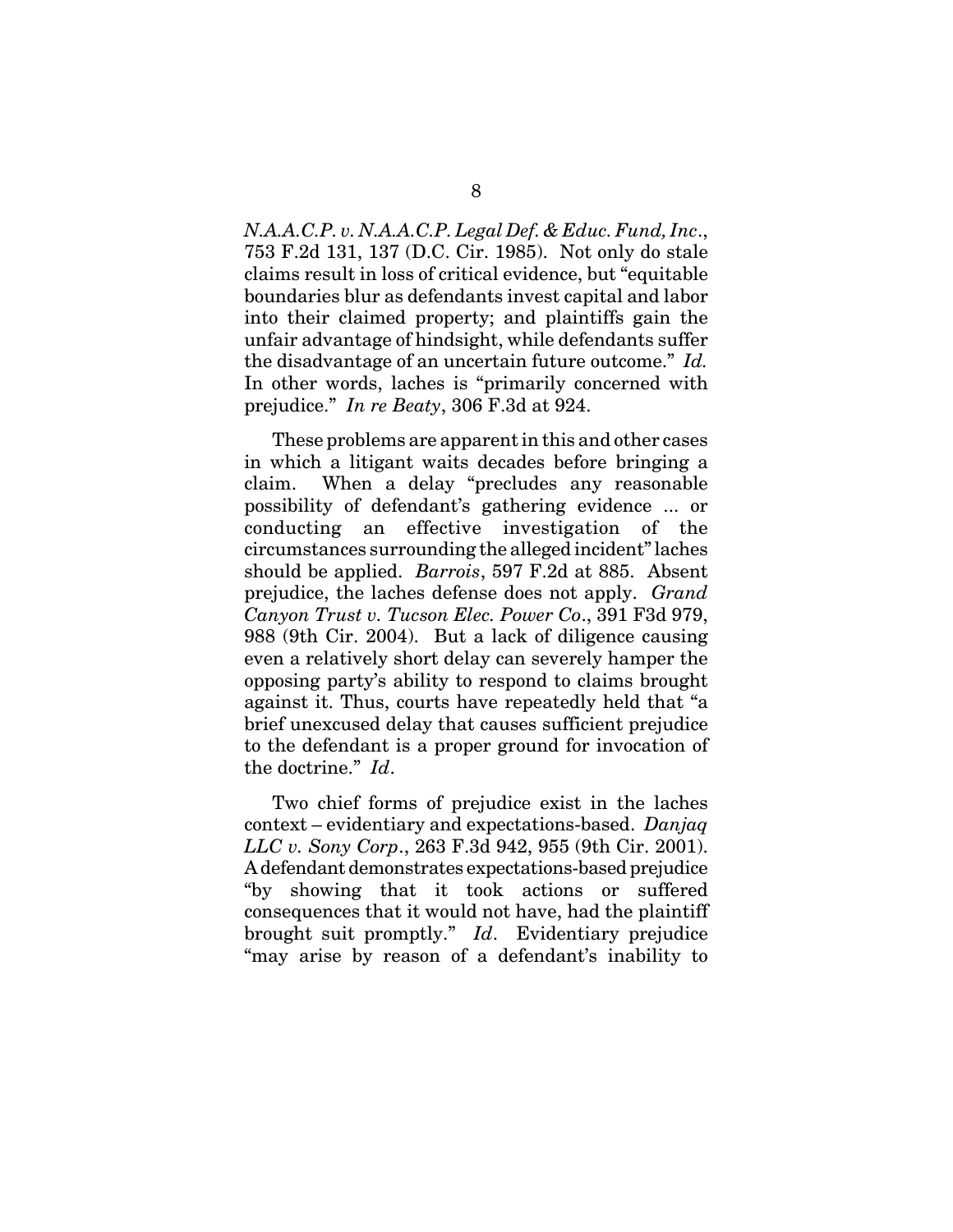present a full and fair defense on the merits due to the loss of records, the death of a witness, or the unreliability of memories of long past events, thereby undermining the court's ability to judge the facts." *A.C. Aukerman Co. v. R.L. Chaides Constr. Co*., 960 F.2d 1020, 1033 (Fed. Cir. 1992). Evidentiary prejudice "prevents a party from proving a separate claim or defense." *Hearing Components, Inc. v. Shure Inc*., 600 F.3d 1357, 1376 (Fed. Cir. 2010). To demonstrate evidentiary prejudice, "[a] defendant must identify key witnesses or evidence whose 'absence has resulted in the [defendant's] inability to present a full and fair defense on the merits.'" *Adidas Am., Inc. v. Payless Shoesource, Inc.*, 529 F. Supp. 2d 1215, 1254 (D. Or. 2007), quoting *Freeman v. Gerber Prods. Co*., 466 F.Supp.2d 1242, 1246 (D. Kan. 2006). Notably, it has been recognized that "evidence of prejudice is among the evidence that can be lost by delay." *Pro Football, Inc. v. Harjo*, 565 F.3d 880, 884-85 (D.C. Cir. 2009).

DRI members regularly see cases in which their clients have suffered both of these kinds of prejudice due to an unexcused delay in filing suit. The laches doctrine provides a remedy in that it disallows claims where a litigant's unexcused delay prejudices the opposing party. For example, in *N.A.A.C.P.*, 753 F.2d at 132, the NAACP brought an action against the NAACP Legal Defense Fund, its former affiliate, seeking an injunction preventing the LDF from using the initials of the association as part of its title. The organizations had separated in 1957. It was suggested in 1966 that the LDF change its name but the LDF declined. *Id*. at 135. On June 28, 1979, the NAACP's board adopted a resolution that revoked permission to use the NAACP initials, and on May 25, 1982, it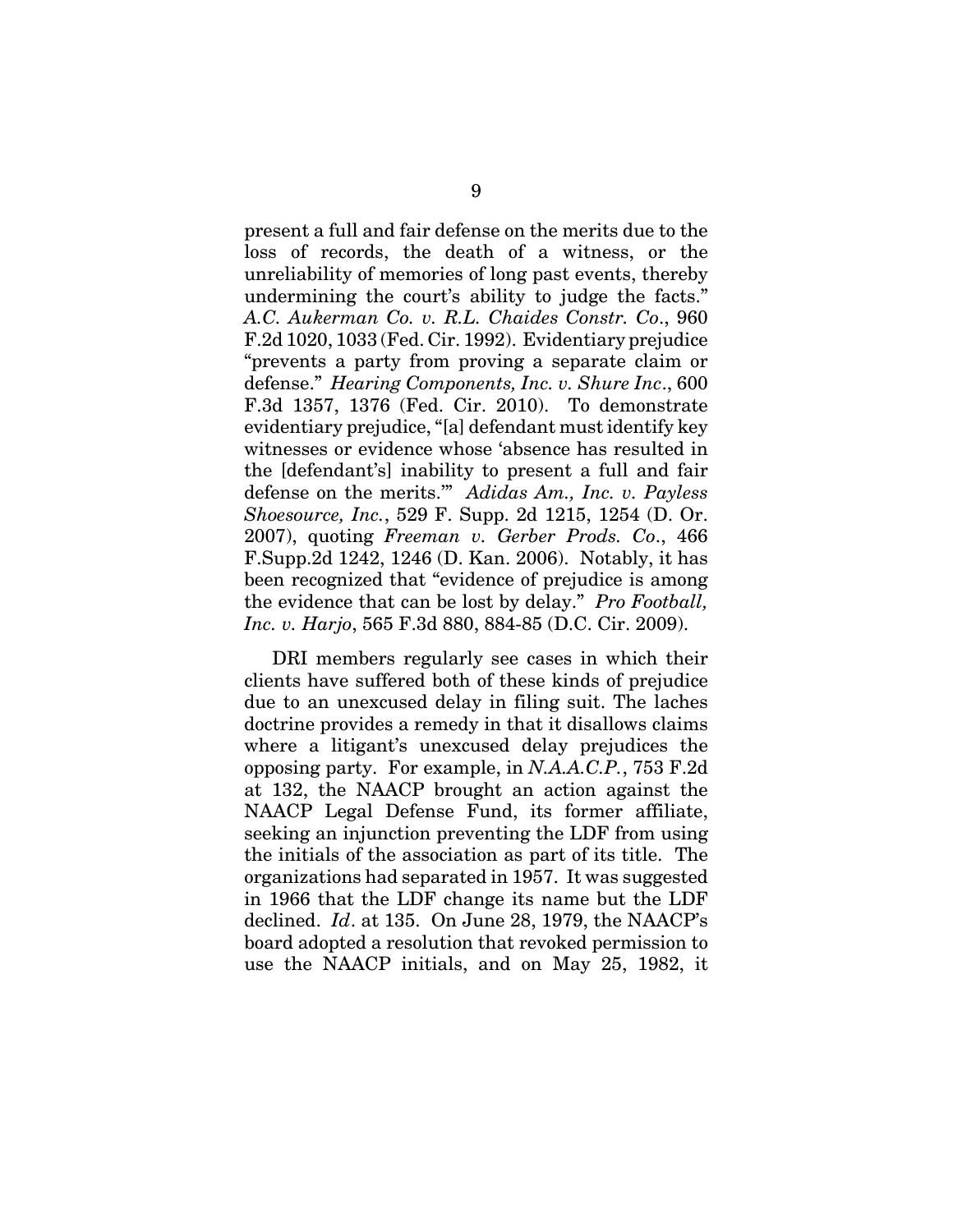initiated suit. *Id*. at 136. Noting the NAACP's 13-year delay from when it asked the LDF to stop using the initials to when it revoked permission, the court held that, "[w]hile mere delay by itself does not bar injunctive relief, here there was substantial investment by the LDF during this considerable time lapse." *Id*. at 138. Since 1957, the LDF built up goodwill and spent over \$11 million soliciting contributions, recruiting legal talent, and litigating civil rights issues using the NAACP initials. *Id*. at 134, 136. The court determined that laches precluded the NAACP's suit because "[t]he prejudice resulting from the reliance interest building during the years of delay in this case was substantial." *Id*. at 138.

The reliance interest in this case is similar to *N.A.A.C.P*. Here, petitioner waited 18 years after her copyright infringement cause of action accrued. In that time, respondents spent nearly \$8.5 million promoting *Raging Bull* in the United States alone. J.A. 39-41. The court astutely observed that "the true cause of [petitioner's] delay was, as she admits, that 'the film hadn't made money' during this time period." Pet. App. 11a. In other words, petitioner waited until she saw profit, and then sought to take advantage of respondents' investments and their profits without any of their risk. As in *N.A.C.C.P.*, respondents here had a strong reliance interest as a result of their multimillion dollar marketing expenditure.

Missing witnesses and documents also create enormous burdens at trial. A typical example of evidentiary prejudice that prevents a fair trial can be seen in *Evergreen Safety Council v. RSA Network Inc*., 697 F.3d 1221 (9th Cir. 2012). In November 2009, the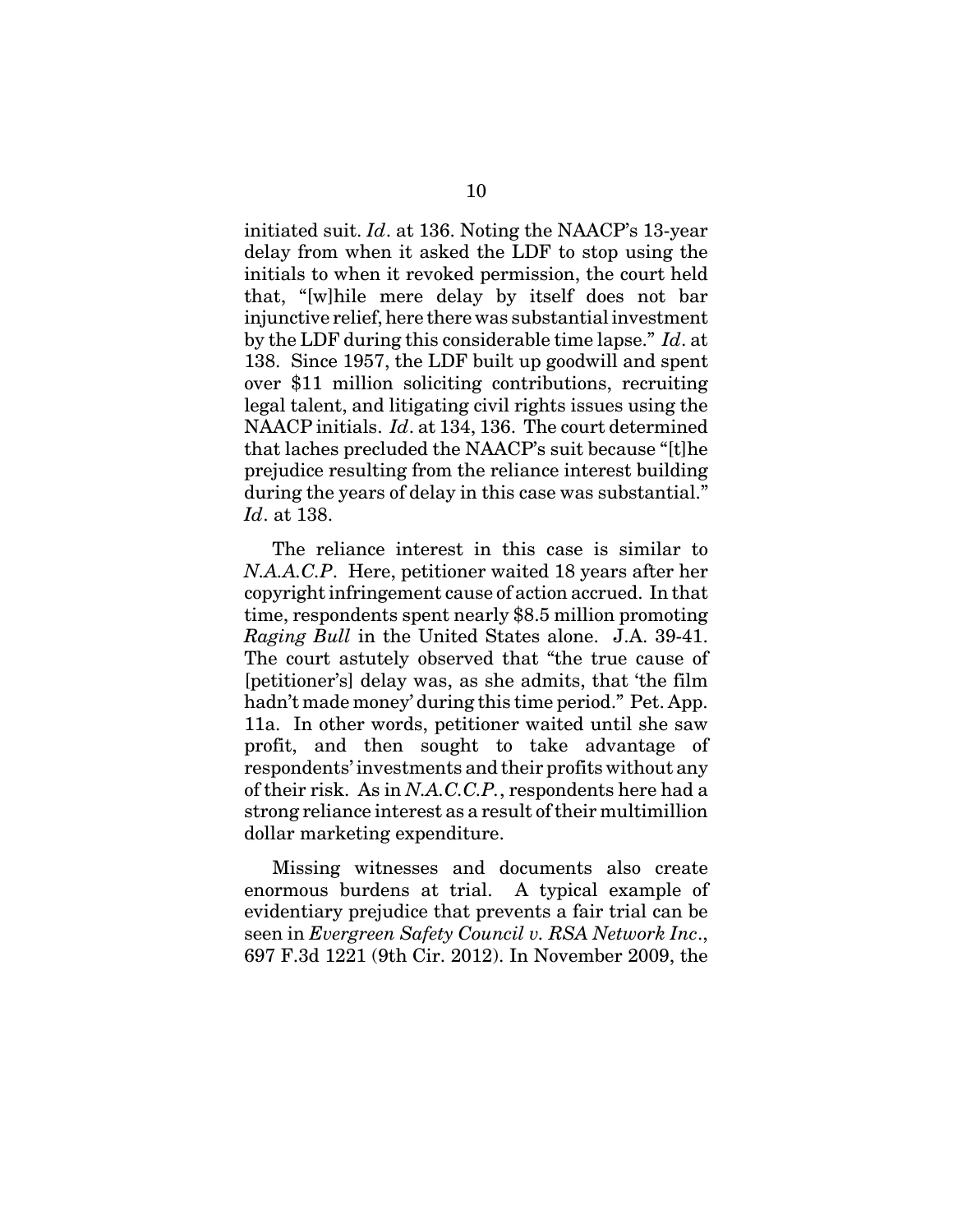plaintiff sought a declaratory judgment of noninfringement regarding artwork in a training manual, which had been developed in 1998-1999. A year later the defendant copyright owner asserted a counterclaim for copyright infringement. *Id*. at 1225. Recognizing that there had been a ten-year delay by the defendant copyright owner in asserting its rights, the court determined that laches applied to the counterclaim. The court found evidentiary prejudice because the plaintiff's executive officer, who was involved in the negotiations with defendant owner's president, had died, and other involved employees had relocated or forgotten about important details concerning the development of the draft manual. *Id*. at 1227. Likewise, the defendant's president conceded that his own pertinent records had been destroyed. *Id*.

As the district court in this case concluded, the same type of evidentiary prejudice is present here. Two key fact witnesses, Frank Petrella's wife and Jake LaMotta's then-wife, have died and LaMotta himself is incapable of testifying, making it well-nigh impossible for defendants to mount an effective defense. Pet. App. 46a.

Notably, laches is a discretionary doctrine that ensures fairness to both sides. Maintaining the availability of the defense does not provide defendants with an unfair advantage. In fact, the burden is on the defendant to show that laches should be available. *State Univ. Agric. & Mech. Coll. v. Smack Apparel Co*., 550 F.3d 465, 489-90 (5th Cir. 2008). "Conclusory statements that there are missing witnesses, that witnesses' memories have lessened, and that there is missing documentary evidence, are not sufficient" to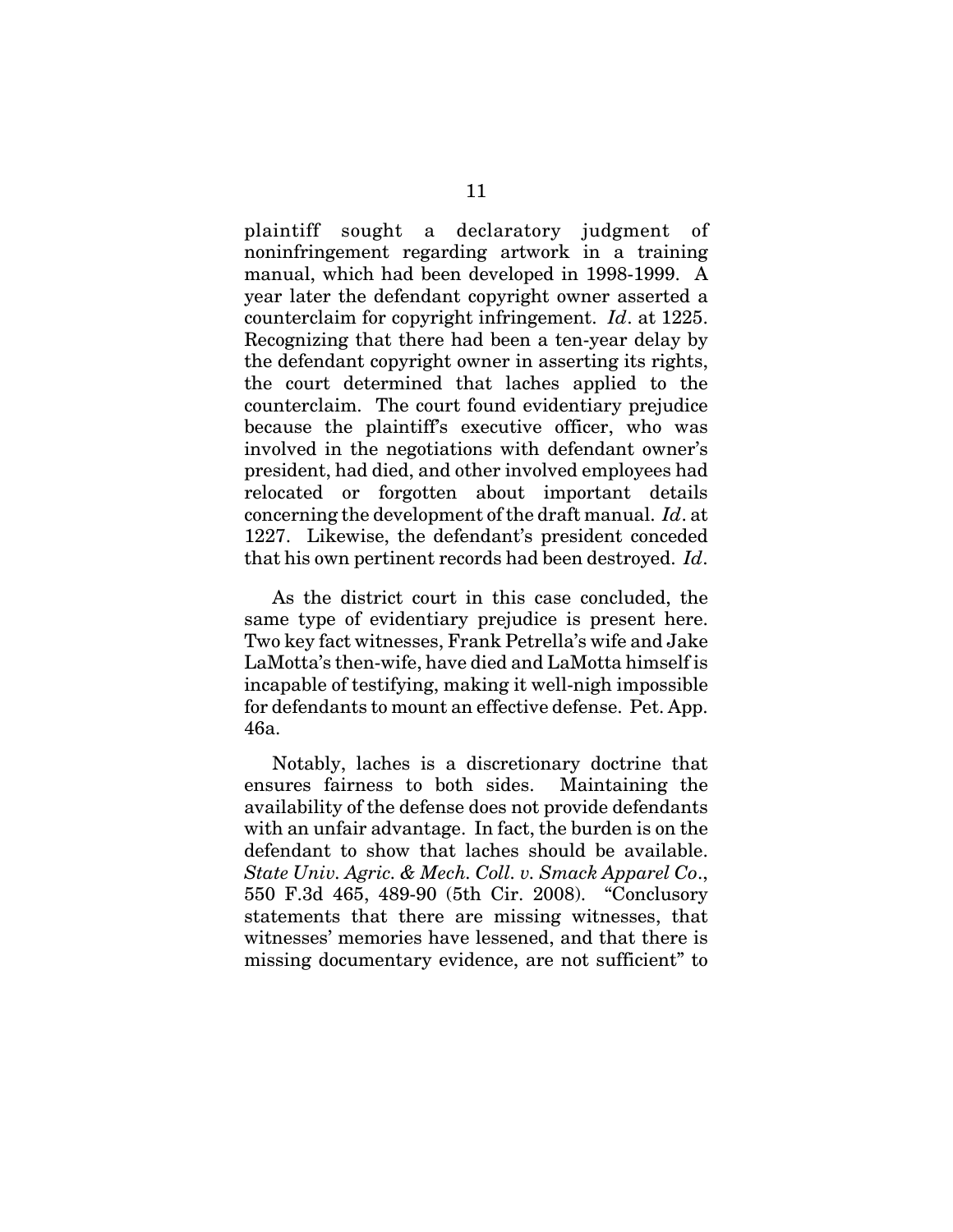establish evidentiary prejudice. *Adidas Am., Inc.*, 529 F. Supp. 2d at 1254-55, citing *Meyers v. Asics Corp*., 974 F.2d 1304, 1308 (Fed. Cir. 1992). Laches requires the "equitable weighing of both the length of delay and the amount of prejudice," and therefore, "it leaves the district court very broad discretion to take account of the particular facts of particular cases." *Pro Football, Inc.*, 565 F.3d at 885. Laches does not require a court to bar a suit even if the elements of laches are established. *Gasser Chair Co., Inc. v. Infanti Chair Mfg. Corp*., 60 F.3d 770, 773 (Fed. Cir. 1995). The court has discretion to look at the equities taking into account all the facts and circumstances. *Id*. But the laches doctrine is a background concept of the common law that empowers the courts to ensure fairness in the litigation process when its elements have been satisfied and all the facts and circumstances warrant its application to bar a claim. This is vitally important in the area of copyright law because otherwise, as in this case, litigants can lie in the weeds waiting for huge investments in the protected content, and only when those investments have made the content hugely valuable, bring suit. This kind of gamesmanship undermines the litigation process by allowing for trials when one party's delay in bringing a claim severely harms the opposing party.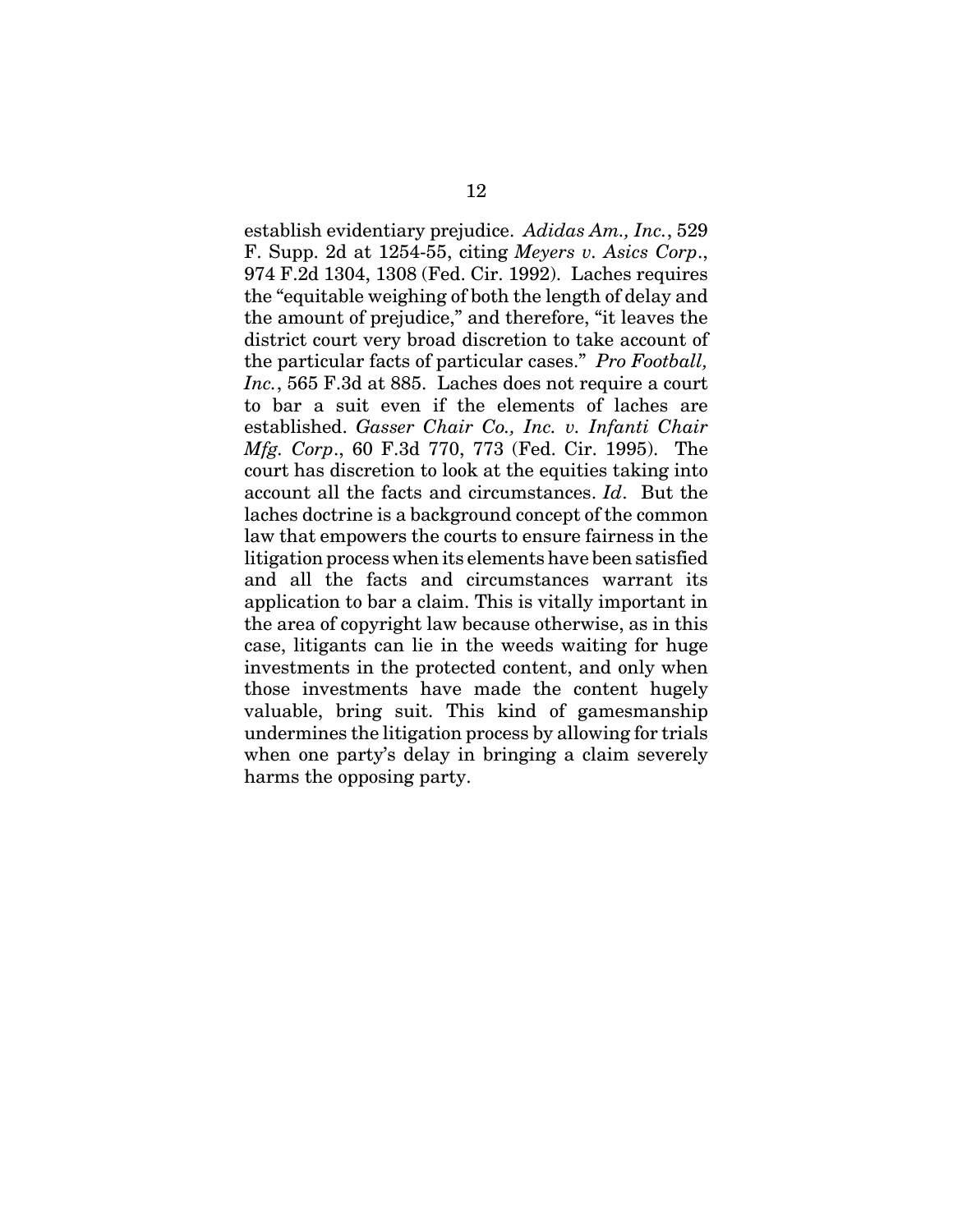**B. Congress enacted the Copyright Act against the backdrop of law suggesting that laches is available as a defense regardless of whether the plaintiff seeks legal or equitable relief and regardless of whether it bars a claim brought within an applicable statute of limitations.**

Federal courts have long applied equitable doctrines to statutory claims, even within the statute of limitations. It is presumed that Congress is aware of the inherent equity powers of federal courts and does not intend to limit those powers unless otherwise stated. See *Weinberger v. Romero-Barcelo*, 456 U.S. 305, 313 (1982), quoting *Porter v. Warner Holding Co*., 328 U.S. 395, 398 (1946) ("the comprehensiveness of . . . equitable jurisdiction is not to be denied or limited in the absence of a clear and valid legislative command."). It follows that this Court "do[es] not lightly assume that Congress has intended to depart from established principles." *Id*.

In decisions across diverse areas of law, various courts have recognized this principle and concluded that laches is available as a defense regardless of whether the remedy sought is legal or equitable or regardless of whether there exists an applicable statute of limitations. These decisions support DRI's position that a defendant who lacks access to the evidence necessary to ensure a fair trial should not be subjected to either an equitable or legal remedy, whether within the statute of limitations or otherwise.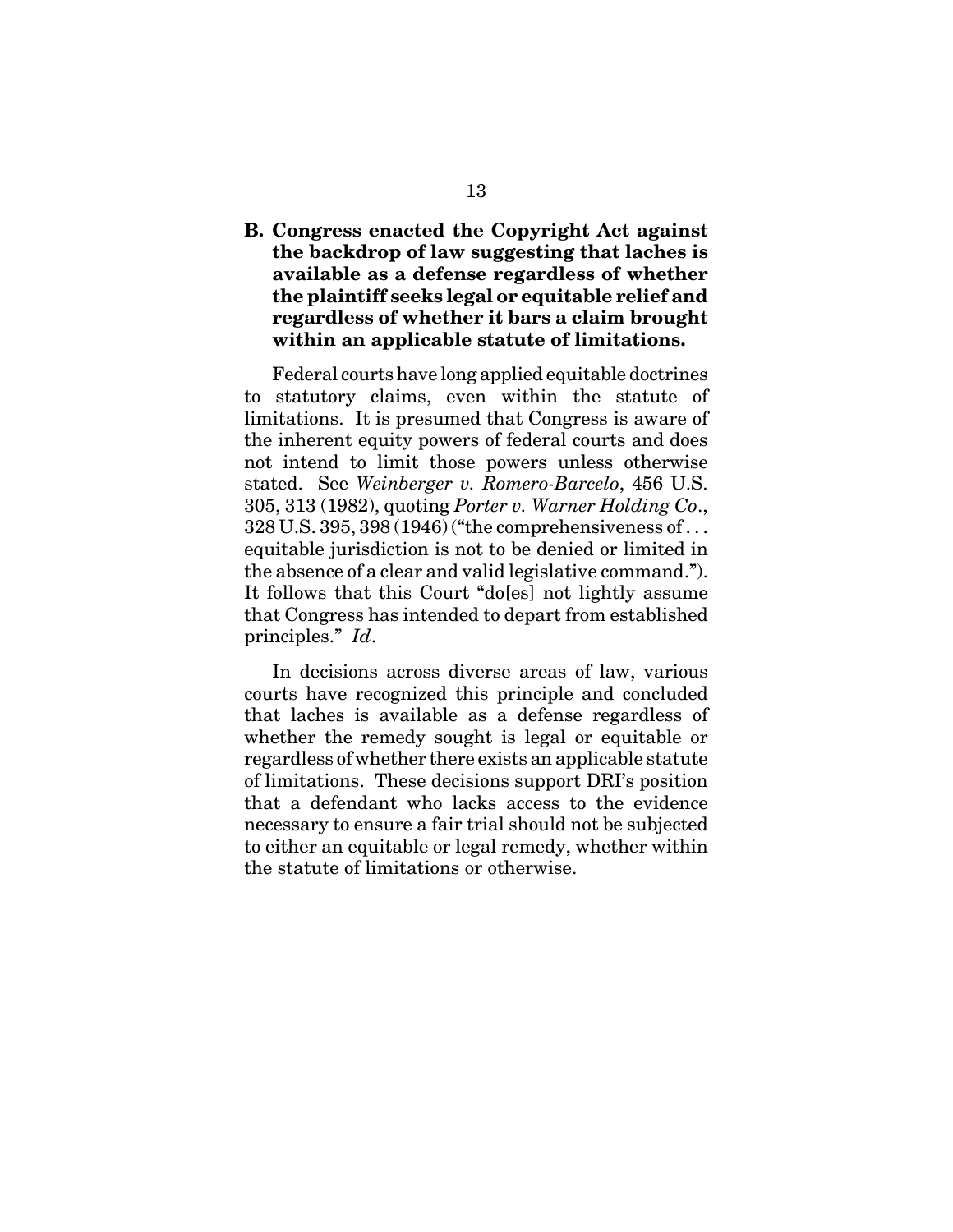#### *1. Laches has been applied in the context of federal civil rights statutes*.

This Court, in fact, has held that laches is an available defense even where the applicable law provides a statute of limitations because a defendant can still be handicapped by inordinate delay. *Morgan*, 536 U.S. 101, the Court addressed the effect of the statute of limitations in Title VII of the Civil Rights Act of 1964. Specifically, the Court addressed whether and under what circumstances a plaintiff may pursue discrimination claims based on events occurring outside the statutory time period. *Id*. at 104-105. The Court made clear that "[e]mployers have recourse when a plaintiff unreasonably delays filing a charge." *Id*. at 121. The Court recognized that "despite the procedural protections of the statute 'a defendant in a Title VII enforcement action might still be significantly handicapped in making his defense because of an inordinate EEOC delay in filing the action after exhausting its conciliation efforts.'" *Id*., quoting *Occidental Life Ins. Co. of Cal. v. EEOC*, 432 U.S. 355, 373 (1977). The same is true when the delay is caused by the employee, rather than by the EEOC. *Id.*, citing *Albemarle Paper Co. v. Moody*, 422 U.S. 405, 424 (1975). Accordingly, "the federal courts have the discretionary power to 'to locate a just result' in light of the circumstances peculiar to the case." *Id.*, quoting *Abermarle*, 422 U.S. at 424-425. This Court thus concluded that, "[i]n addition to other equitable defenses, . . . an employer may raise a laches defense, which bars a plaintiff from maintaining a suit if he unreasonably delays in filing a suit and as a result harms the defendant." *Id*. at 121.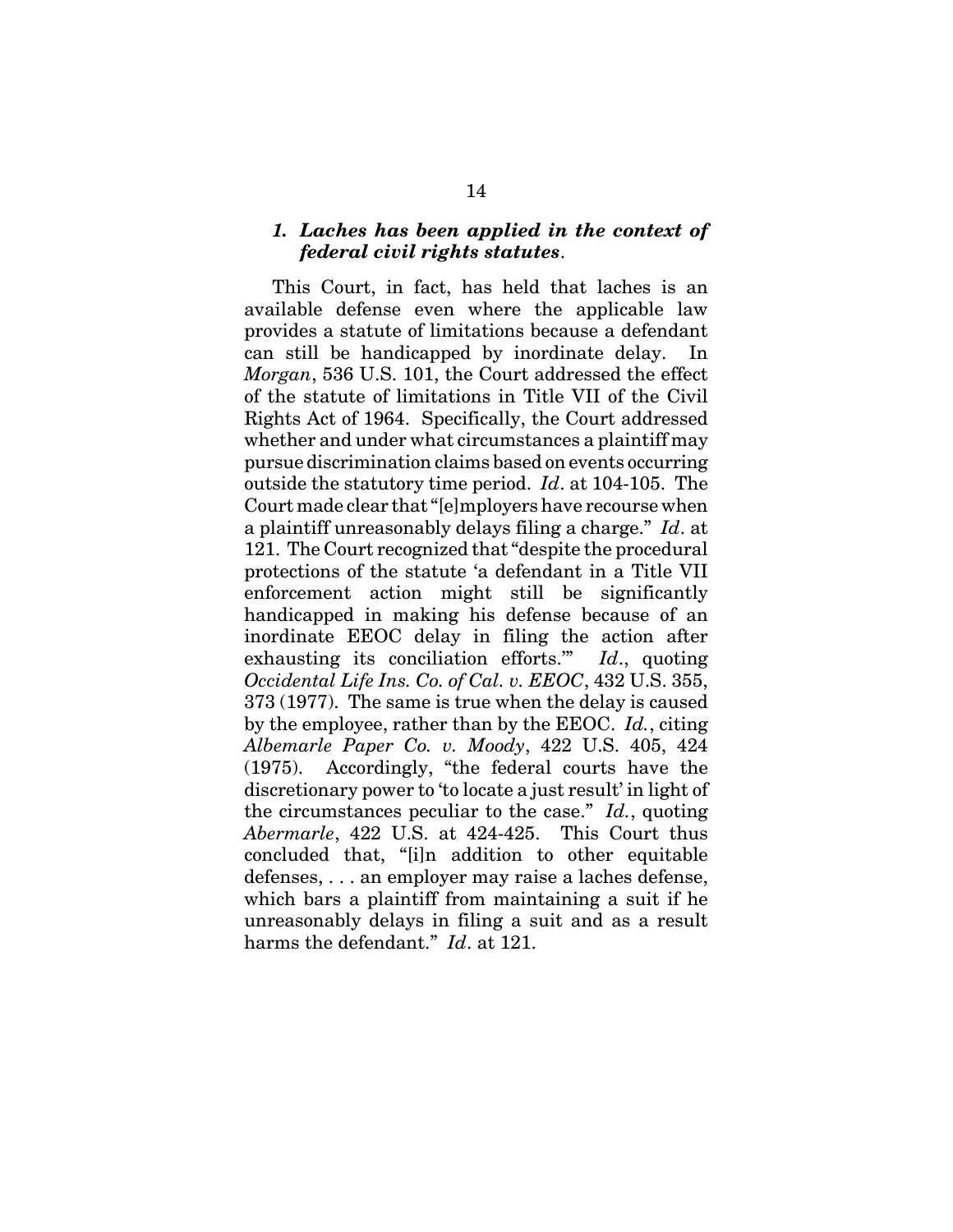A laches defense is also appropriate where an employee fails, for an unreasonable period of time, to obtain a notice of right to sue from the EEOC and the employer suffers prejudice. *Haugen v. Tishman Speyer Properties, L.P*., 10 C 478, 2010 WL 3781023 (N.D. Ill. Sept. 21, 2010), citing *Smith v. Caterpillar, Inc*., 338 F.3d 730, 734-35 (7th Cir. 2003) (Employer suffered material prejudice as result of employee's eight and one-half year delay in bringing Title VII action where employer would be required to locate former employees, four witnesses stated they could not remember details of employee's employment, relevant documents had been lost or destroyed, and, although district court could limit back pay so as to mitigate effects of delay, such possibility did not eliminate availability of laches defense). Notably, the Court in *Smith* observed that, "as a matter of law, [an employer] does not have an obligation to maintain its employee records indefinitely after the filing of a charge with the EEOC, 388 F.3d at 735, thus illustrating that a civil litigant's document retention policy is affected by the ability to assert laches as a defense.

Courts have further determined that the reasoning in *Morgan* applies equally to § 1983 hostile work environment claims. *Darnell v. W*., 2:10-CV-0281- RWS-SSC, 2011 WL 3468376 (N.D. Ga. July 12, 2011) report and recommendation adopted, 2:10-CV-0281- RWS, 2011 WL 3471439 (N.D. Ga. Aug. 8, 2011), citing *McCann v. Tillman*, 526 F.3d 1370, 1373, 1378-79 & n. 10) (11th Cir. 2008); *O'Connor v. City of Newark*, 440 F.3d 125, 128 (3d Cir. 2006); *Garrison v. Montgomery Cnty. Bd. of Educ*., No. 2:05cv549-WHA (WO), 2006 U.S. Dist. LEXIS 13447, at \*37-38 (M.D. Ala. Mar. 10, 2006).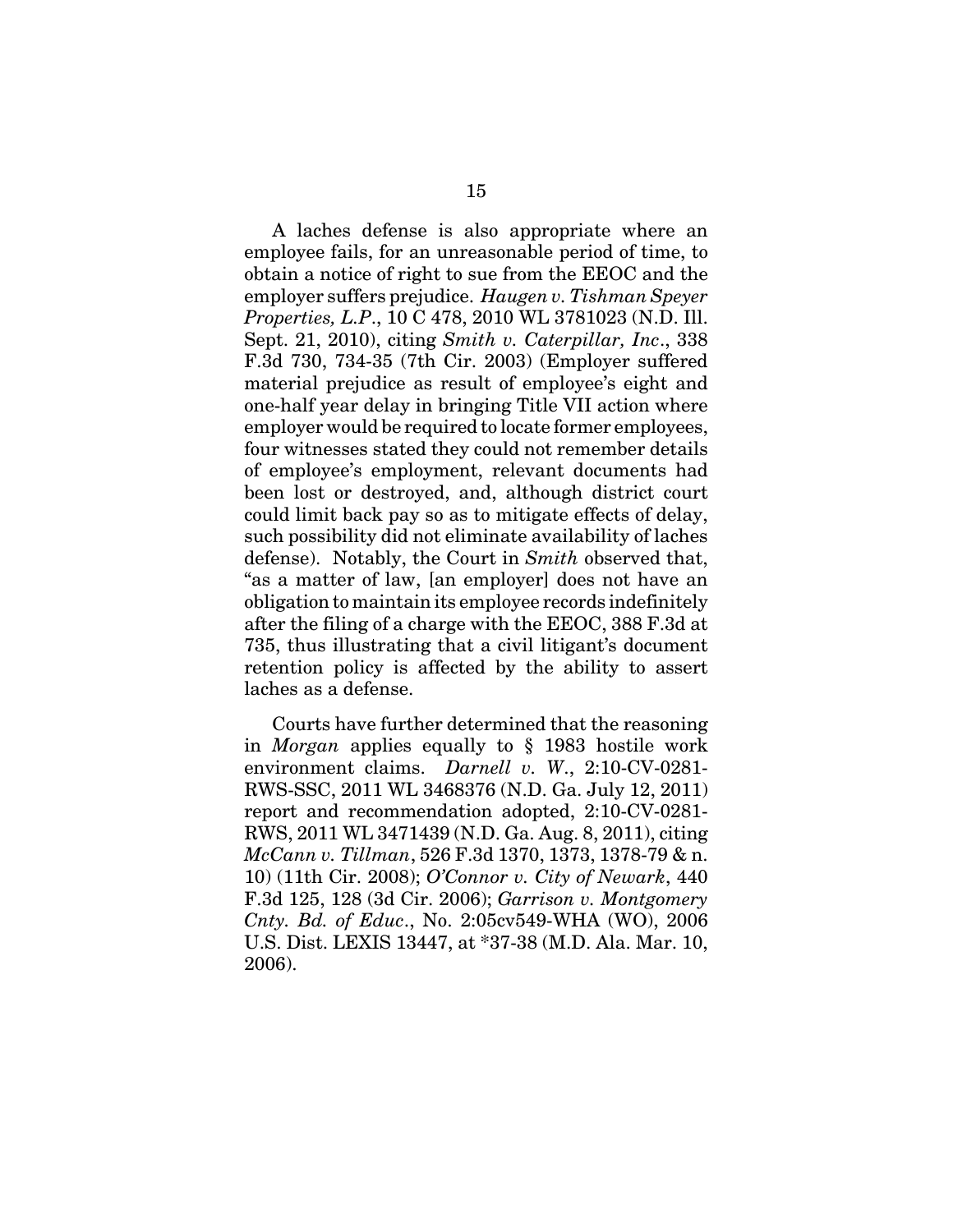#### *2. Laches has been applied in the context of patent law*.

In patent actions, courts have recognized that, even where an express statute of limitations applies against a claim, laches can be asserted as a defense within the limitation period, for both legal and equitable remedies. *Aukerman*, 960 F.2d at 1030-1031. The *Aukerman* court explained that "[t]he right to interpose the equitable defense of laches in a civil action is specifically recognized in Fed.R.Civ.P. 8(c)." *Id.* See also *Cornetta v. United States*, 851 F.2d 1372, 1380 (Fed. Cir. 1988) ("[U]nder Federal Rule of Civil Procedure 8(c), laches is an affirmative defense.").

#### *3. Laches has been applied in the context of admiralty law*.

Laches has also been held to apply in admiralty law, despite the existence of a statute of limitations. In *Barrois*, the court found that the three-year Jones Act limitations period governed the case before it, but determined that the defendant tugboat owner carried its burden of proving the elements of laches even where the claim was brought within the limitations period. *Id*. at 883. The court noted that the adoption of the three-year limitations period did not "displace the doctrine of laches," because, as an equitable doctrine, "laches is not, like limitation, a mere matter of time; but principally a question of the (equity or) inequity of permitting the claim to be enforced.'" *Id*. at 884, quoting *Holmberg*, 327 U.S. at 396. The doctrine of laches "cannot be determined merely by a reference to and a mechanical application of the statute of limitations. The equities of the parties must (also) be considered." *Id*., quoting *Akers v. State Marine Lines,*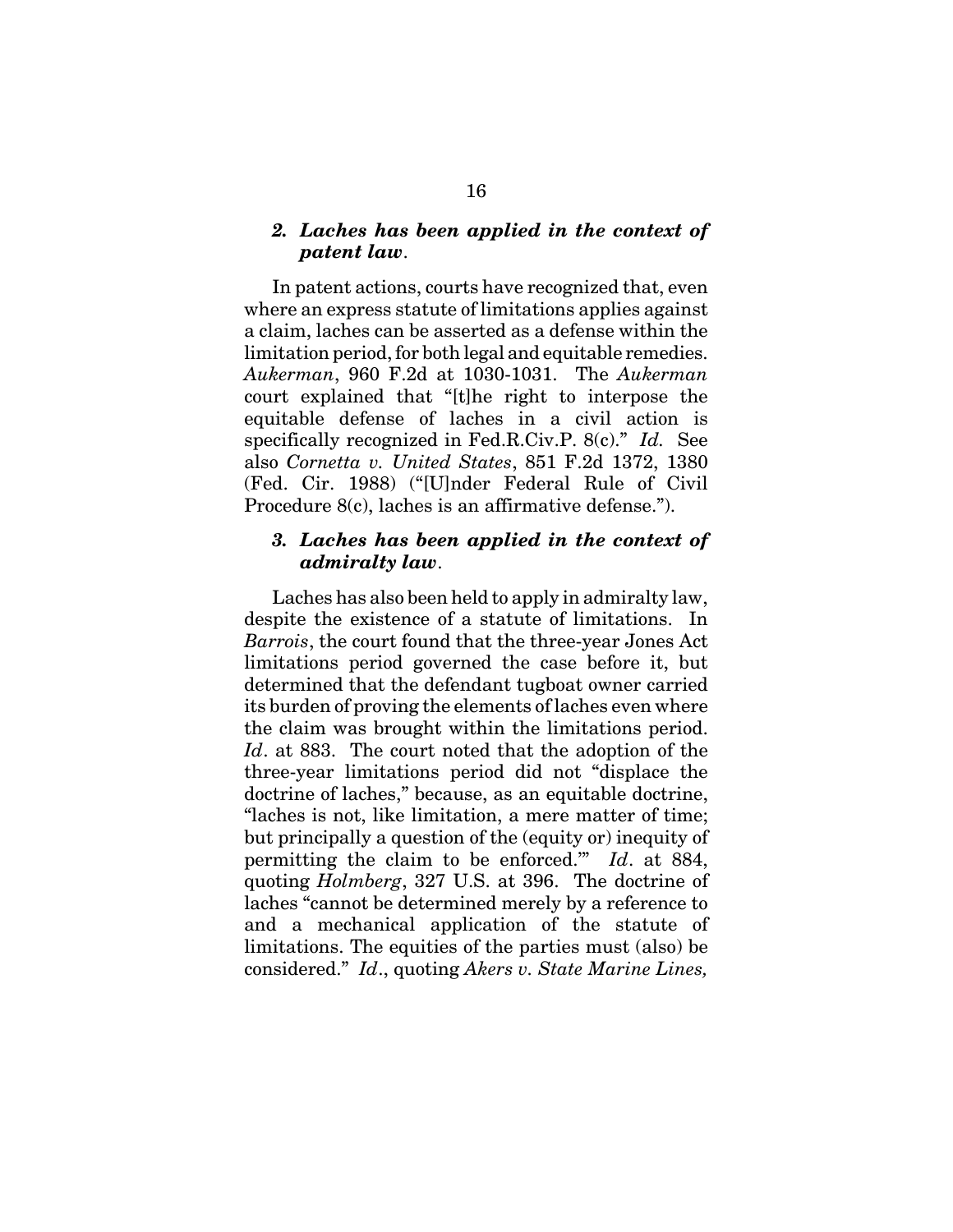*Inc*., 344 F.2d 217, 220 (5th Cir. 1965). In *Barrois*, the defendant demonstrated evidentiary prejudice by showing that it had no available witnesses who had any recollection of the alleged incident, and thus had not been able to investigate on a firsthand basis damage caused to the pleasure boat or injuries to plaintiffs. *Id*. at 885.

#### *4. Laches has been applied in the context of military pay statutes*.

In a case addressing military pay, where laches is an available defense, the claims court explained that, in that particular area of the law, laches is often a bar to a plaintiff's claim "well short of the running of the six-year statute of limitations." *Yerxa*, 11 Cl. Ct. at 115, citing *Brundage*, 504 F.2d 1382 (three years and eight months); *Cason v. United States*, 471 F.2d 1225, 200 Ct.Cl. 424 (1973) (four years). Instead of narrowly viewing laches as constrained to the realm of equity, the *Yerxa* court noted that, "laches is an affirmative defense rather than a claim for equitable relief." 11 Cl. Ct. at 115, quoting *Foster v. United States*, 3 Cl. Ct. 440, 442 (1983) aff'd, 733 F.2d 88 (Fed. Cir. 1984). It follows that "[r]eason supports the imposition of laches because an 'inordinate lapse of time carries with it the memory and often the life of witnesses, the muniments of evidence, and other means of definitive proof.'" *Yerxa*, 11 Cl. Ct. at 115, quoting *Erickson v. United States*, 1 Cl. Ct. 163, 166 (1983). The court also recognized amicus curiae DRI's main concern, that, like a statute of limitations, "the plea of laches avers that plaintiff's allegations are well pled, but as a matter of law, it is not entitled to recover because of the strong public policy against stale claims." *Id.* Again, however,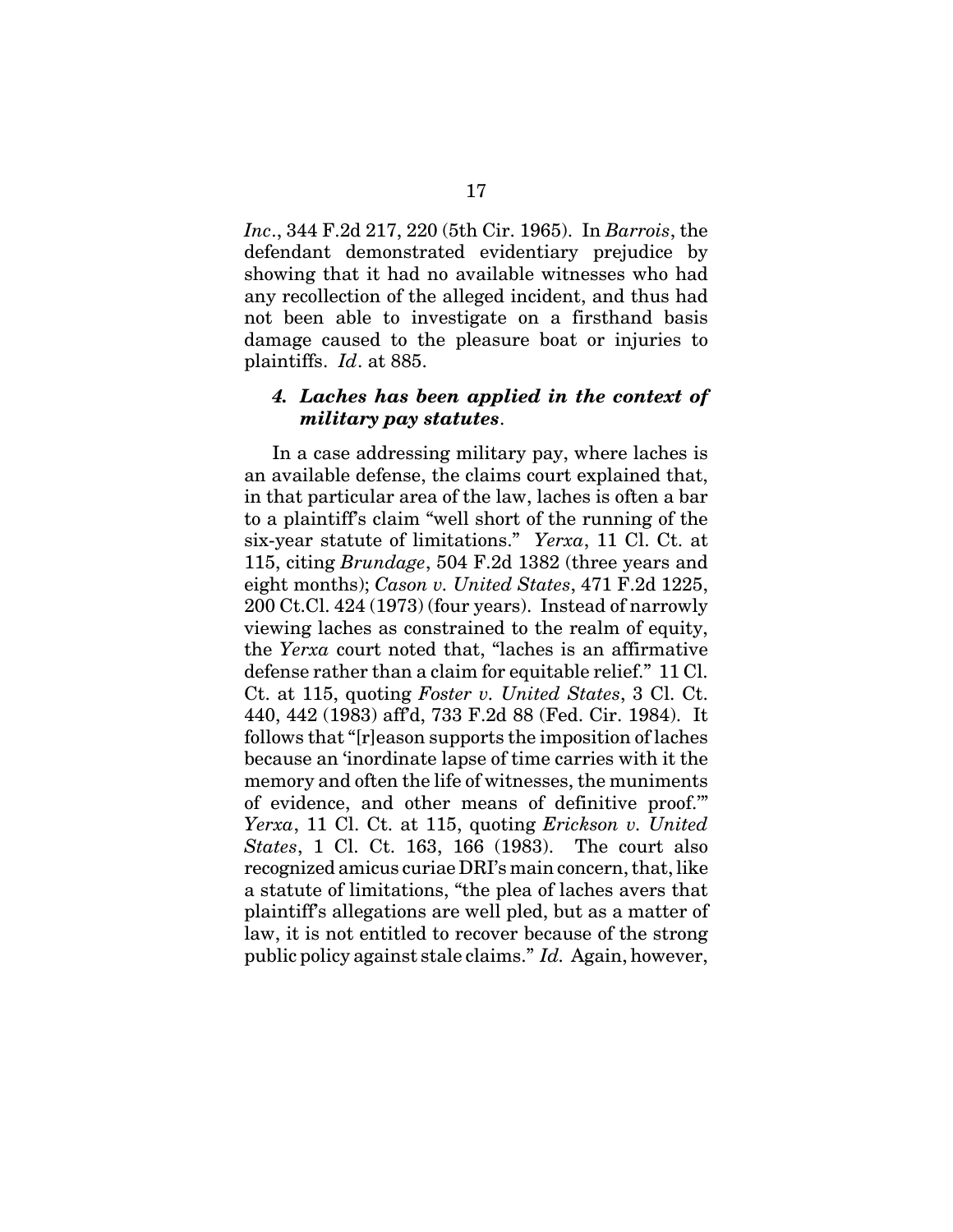unlike a statute of limitations, laches is a "flexible concept based on fairness and is applied in the discretion of the court. Because of such circumstance, the cause of the delay, the hardship to the defendant, the nature of the relief, and other factors must all be considered in determining its application." *Id*. (internal citations and punctuation omitted). See also *Waddell v. Small Tube Prods., Inc*., 799 F.2d 69, 79 (3d Cir. 1986) ("Laches ... differs from the statute of limitations in that it offers the courts more flexibility, eschewing mechanical rules.").

#### *5. Laches is a background defense that applies across the board given the merger of law and equity*.

Hence, because this Court and others have recognized that the defense of laches is important to the integrity of trial, it should be broadly available. The Seventh Circuit has succinctly articulated the rationale for eliminating the distinction between applying laches to legal and equitable remedies.

Not only is there a long tradition of applying equitable defenses in cases at law – indeed, fraud itself is an equitable defense typically interposed in suits at law for breach of contract – but with the merger of law and equity (Fed.R.Civ.P. 2) there is no longer a good reason to distinguish between the legal and equitable character of defenses, save as the distinction may bear on matters unaffected by the merger, such as the right to trial by jury in cases at law, a right preserved in federal courts by the Seventh Amendment . . . .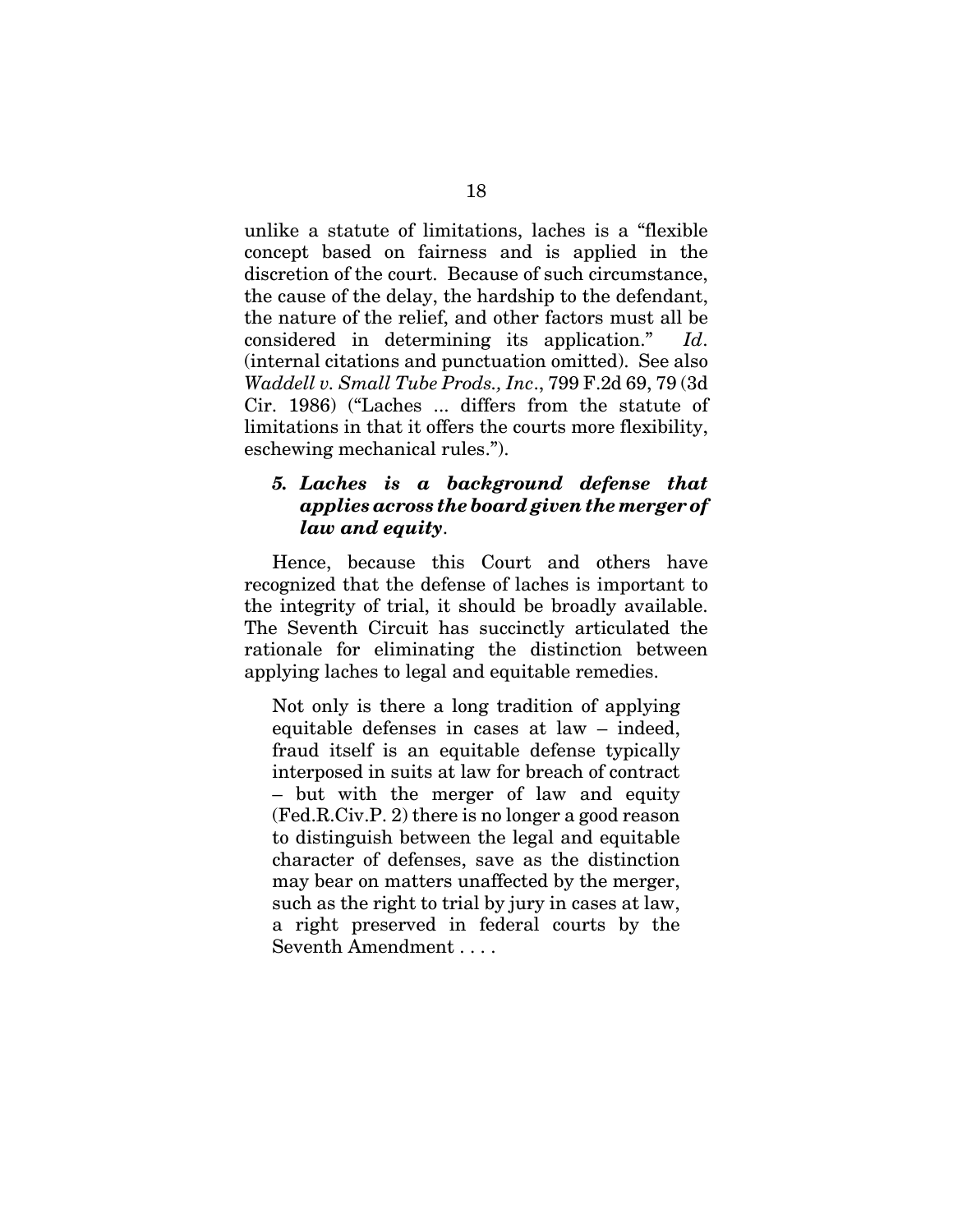*Maksym*, 937 F.2d at 1248. The court observed that "laches requires proof not only of unwarranted delay in bringing suit but also of harm to the defendant as a result of the delay." *Id*. Thus, laches "is really a doctrine of estoppel rather than a substitute for a statute of limitations." *Id*., citing *Mitchell v. Mitchell*, 575 S.W.2d 311, 312 (Tex. Civ. App. 1978). It follows that, "just as various tolling doctrines can be used to lengthen the period for suit specified in a statute of limitations, so laches can be used to contract it. This is regardless of whether the suit is at law or in equity, because, as with many equitable defenses, the defense of laches is equally available in suits at law." *Teamsters & Employers Welfare Trust of Illinois*, 283 F.3d at 881.

The Seventh Circuit noted that some courts "have invoked a presumption against the use of laches to shorten the statute of limitations," and one underlying justification is that "abridging a statutory period for suit by means of a judge-made doctrine is in tension with the separation of powers." *Id*. But the court reasoned to the contrary that, "[w]hen Congress fails to enact a statute of limitations, a court that borrows a state statute of limitations but permits it to be abridged by the doctrine of laches is not invading congressional prerogatives. It is merely filling a legislative hole." *Id*. Further, the courts that eschew the use of laches do not likewise question "the use of the judge-made doctrines of equitable estoppel and equitable tolling to lengthen the statutory period." *Id*.

Accordingly, laches is the "mirror image of equitable estoppel," because the doctrine of equitable estoppel allows the plaintiff to extend the statute of limitations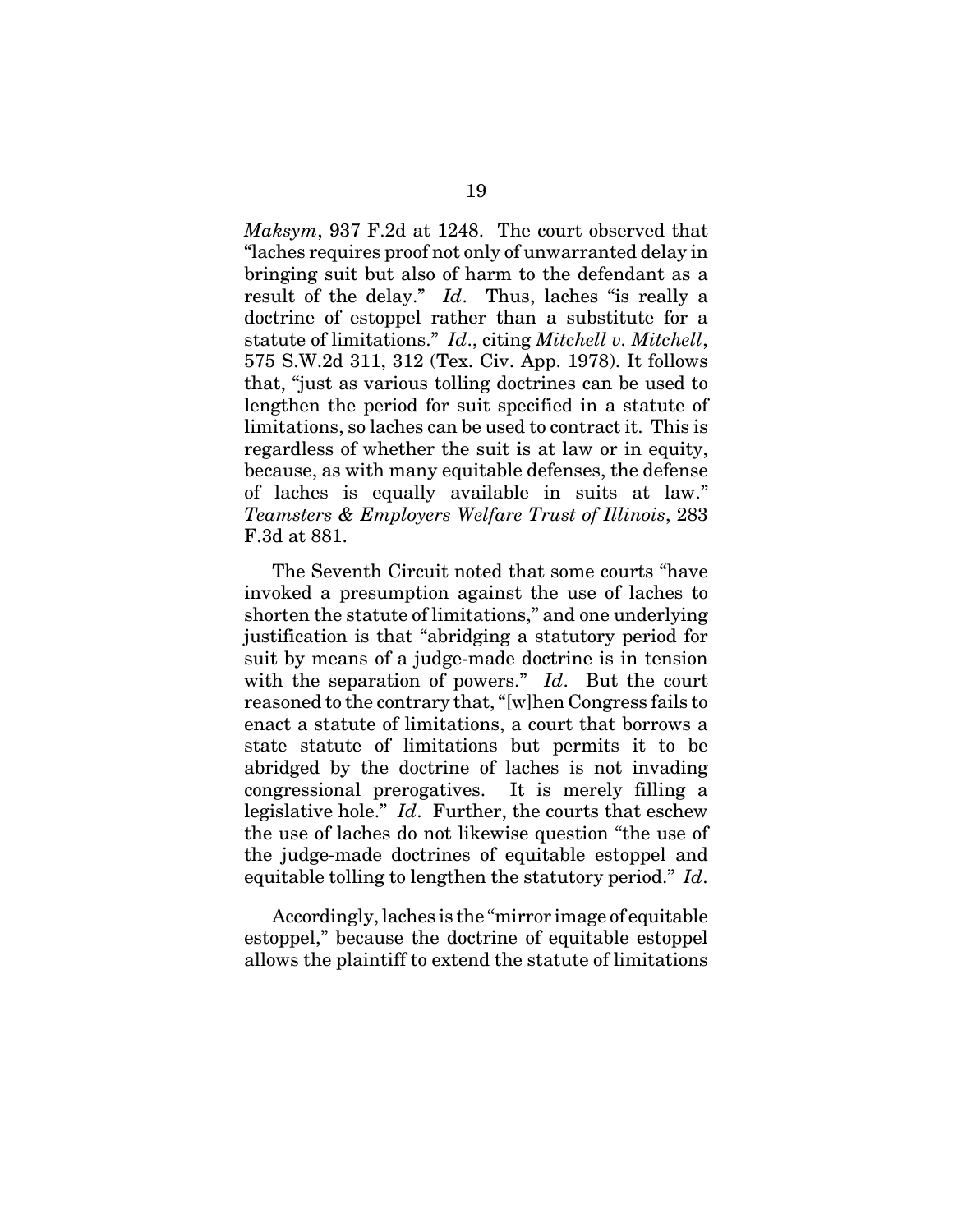if the defendant has done something that made the plaintiff reasonably believe that he had more time to sue. *Id*. Examples include the defendant's promising not to interpose the defense of the statute of limitations, concealing the cause of action from the plaintiff, or promising to pay the plaintiff's claim. *Id*. at 881-882. It follows that "if a plaintiff does something that reasonably induces the defendant to believe he won't be sued and the defendant's ability to defend himself against the plaintiff's suit is impaired as a result, the plaintiff can be barred by the defense of laches from suing." *Id*. The court thus reasonably concluded that "[w]hat is sauce for the goose (the plaintiff seeking to extend the statute of limitations) is sauce for the gander (the defendant seeking to contract it)," and therefore, laches is "a form of equitable estoppel rather than a thing apart." *Id*. at 882. In short, "[t]he only difference is which party asserts it. That is not a material difference." *Id*. Thus, to ensure fairness to both parties to a civil action, a defendant must be able to assert the defense of laches.

In this case, nothing in the language of 17 U.S.C. § 507(b) ("No civil action shall be maintained under the provisions of this title unless it is commenced within three years after the claim accrued") evidences a Congressional intent to preclude the application of laches or any other equitable remedy. *Weinberger*, 456 U.S. at 313. Amicus curiae DRI submits that the reasoning in the above-discussed cases should apply to copyright cases and any other area of law where a defendant might be prejudiced by the plaintiff's inexcusable delay, regardless of whether the action was brought within the statute of limitations and regardless of whether the relief sought is legal or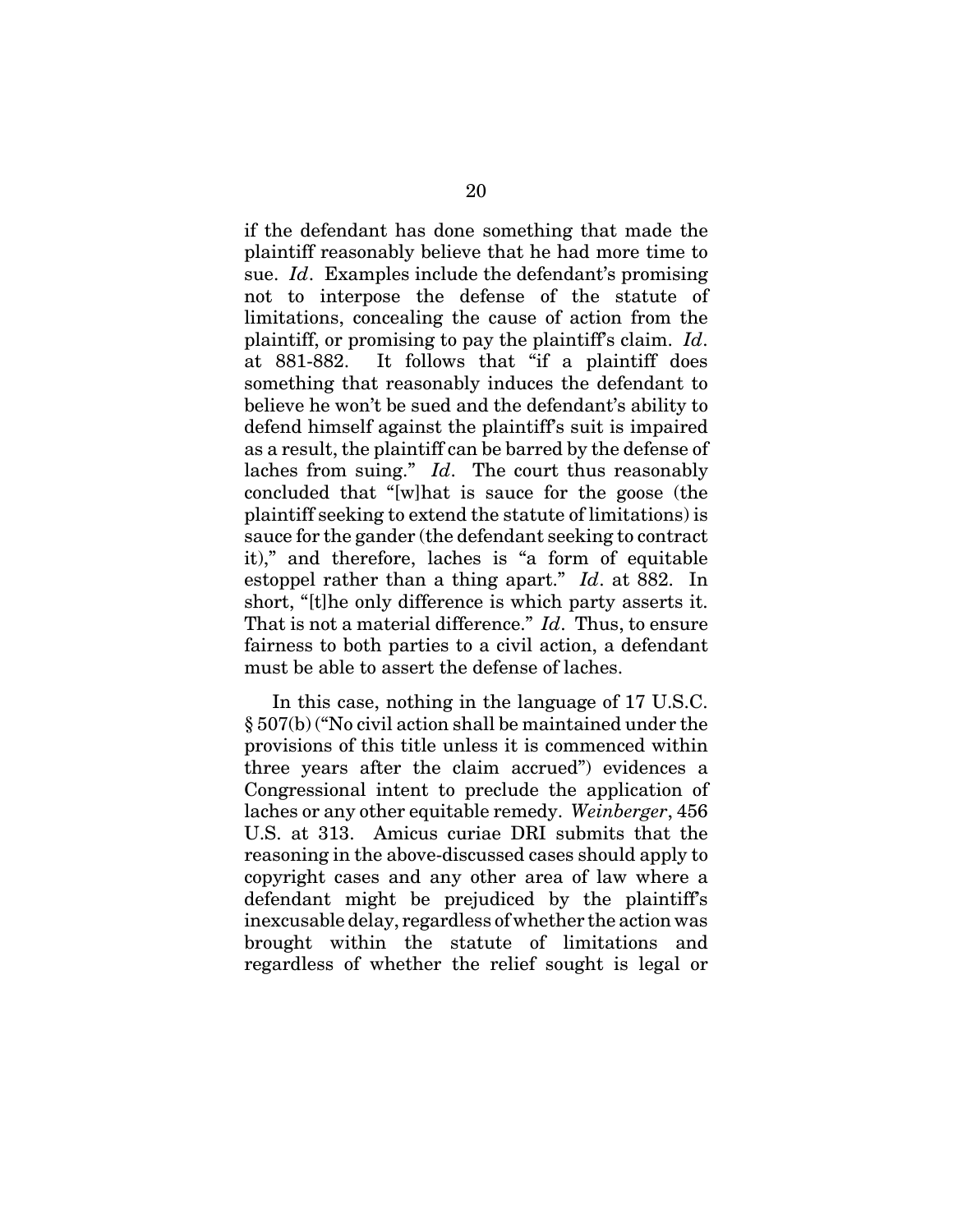equitable. The availability of a laches defense ensures a fair trial for defendants who would otherwise suffer evidentiary prejudice.

#### **C. At a minimum, the defense of laches in copyright actions applies to equitable remedies.**

The circuits have articulated differing positions on the application of laches in copyright cases, most recognizing that circumstances can arise where even an action brought within the statute of limitations is inherently prejudicial. The better view is that the defense is available for all claims, legal and equitable.

#### *1. Only the Fourth Circuit has barred the defense of laches entirely*.

In *Lyons*, 243 F.3d 789, the Fourth Circuit held that "laches is a doctrine that applies only in equity to bar equitable actions, not at law to bar legal actions." *Id*. at 797. This position is inconsistent with the presumption that Congress is aware of the inherent equitable powers of federal courts and does not intend to limit those powers unless otherwise stated. *Weinberger*, 456 U.S. at 313. Nevertheless, the court based its decision on a separation of powers argument, stating that "a court should not apply laches to overrule the legislature's judgment as to the appropriate time limit to apply for actions brought under the statute. Separation of powers principles thus preclude us from applying the judicially created doctrine of laches to bar a federal statutory claim that has been timely filed under an express statute of limitations." *Id*. at 798. The court found this principle "equally relevant" in situations where "Congress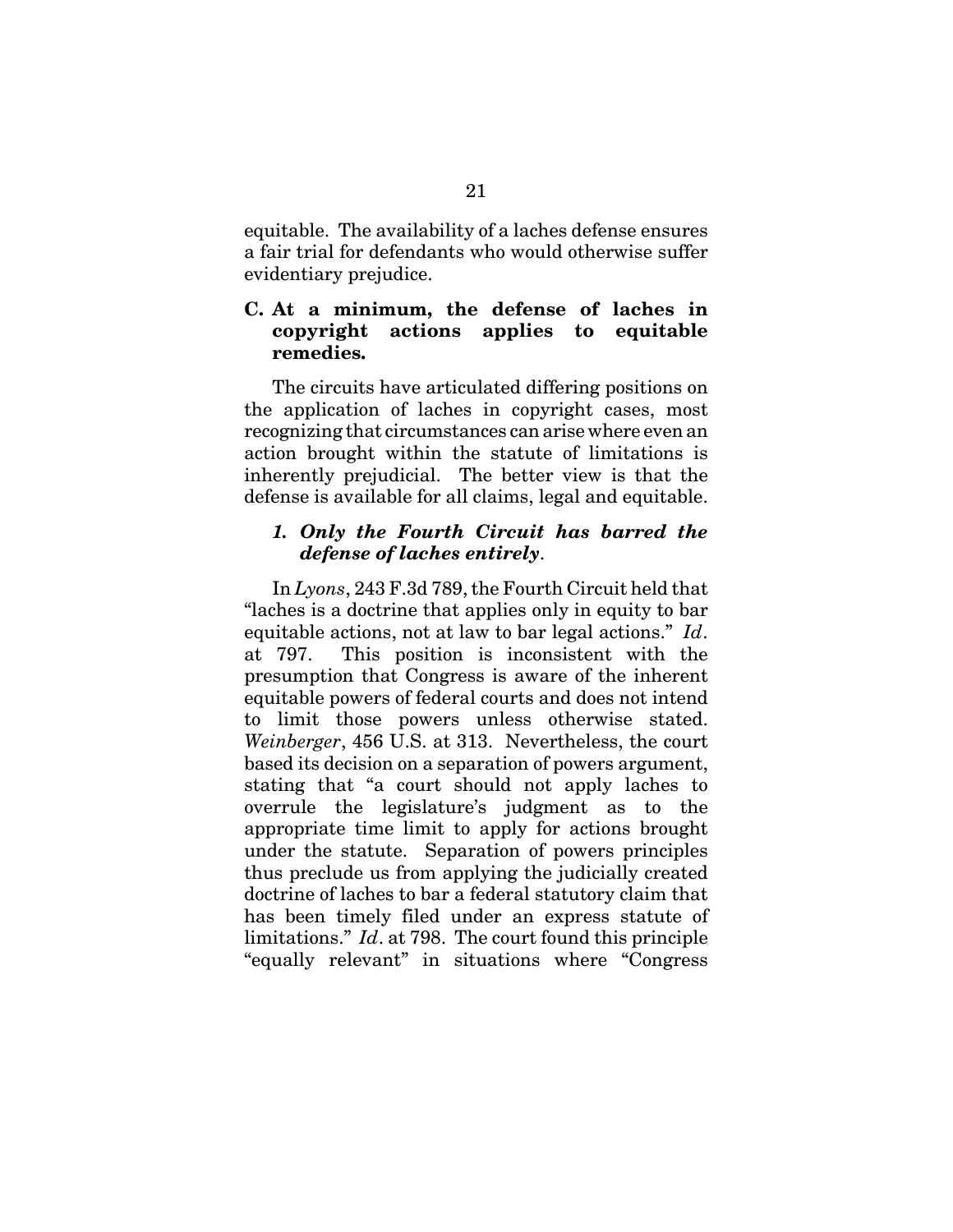creates a cause of action for traditional equitable remedies, such as injunctions, and specifies a statute of limitations for that action." *Id*. The Fourth Circuit thus concluded that, "when Congress creates a cause of action and provides both legal and equitable remedies, its statute of limitations for that cause of action should govern, regardless of the remedy sought." *Id*. By contrast, the court found that "the doctrine of laches may be applied to equitable claims brought under the Lanham Act, which contains no express limitations provision." *Id*. at 799. But if the claim is one for injunctive relief, "laches would not apply" because "[a] prospective injunction is entered only on the basis of current, ongoing conduct that threatens future harm. Inherently, such conduct cannot be so remote in time as to justify the application of the doctrine of laches." *Id*.

#### *2. Other circuits have rejected the Fourth Circuit's extreme position.*

In this case, while noting that the statute of limitations for copyright claims in civil cases is three years, 17 U.S.C. § 507(b), and where petitioner sought relief for actions within the limitations period, the Ninth Circuit concluded that laches nevertheless barred all of plaintiff's claims<sup>3</sup> because her 18-year delay was inexcusable. Pet. App*.* 10a*.* The court determined that "the true cause of [petitioner's] delay

<sup>&</sup>lt;sup>3</sup> As noted above, Petitioner brought claims for copyright infringement, unjust enrichment, and accounting. J.A. 29-33. As respondents explain in their brief, petitioner did not seek statutory damages under the Copyright Act, but rather, an apportionment of profits. Resp. Br. 18-19.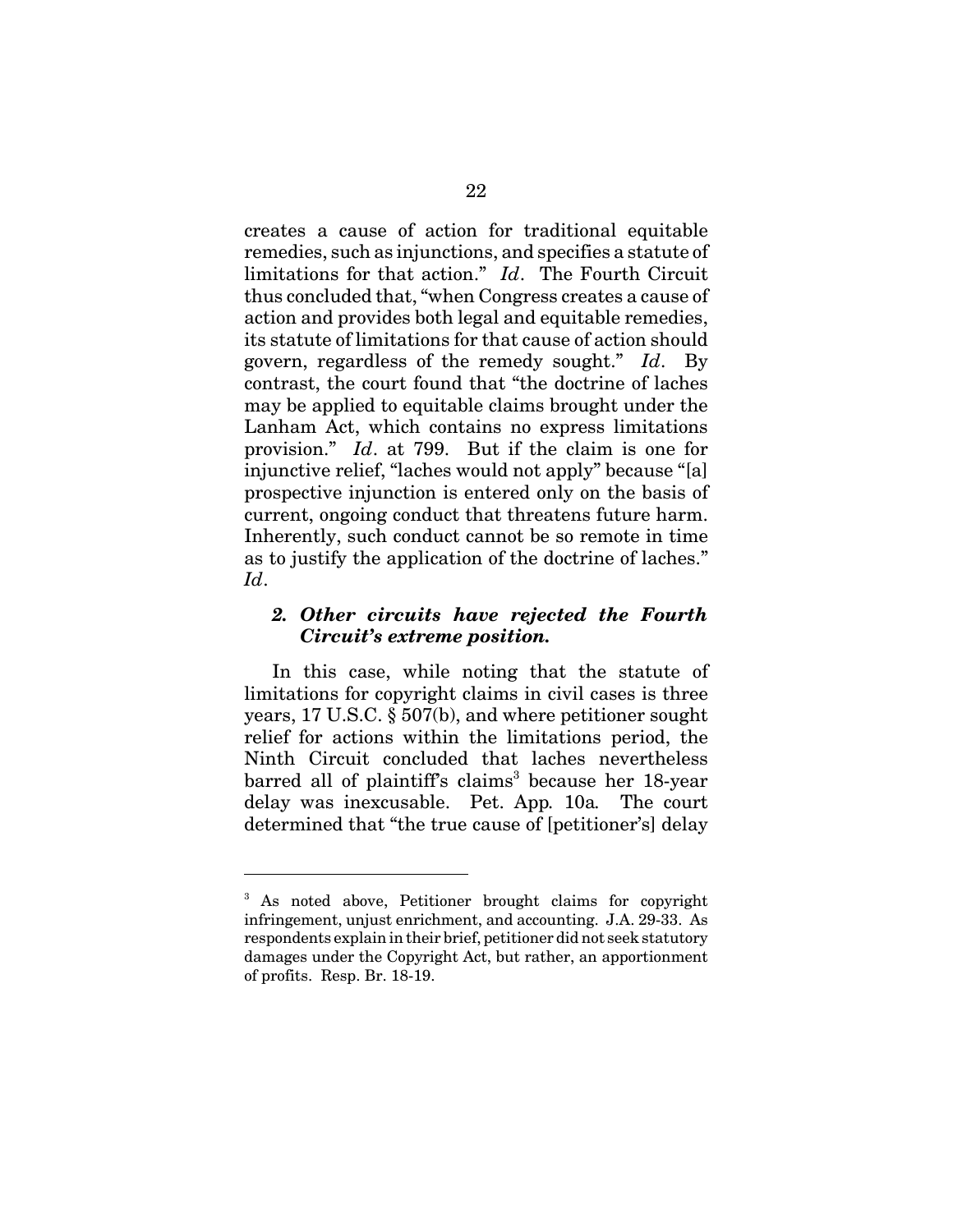was, as she admits, that 'the film hadn't made money' during this time period." Pet. App. 11a.A delay "to determine whether the scope of proposed infringement will justify the cost of litigation" may be reasonable; but delay for the purpose of capitalizing "on the value of the alleged infringer's labor, by determining whether the infringing conduct will be profitable' is not." *Id*. (internal citations and punctuation omitted). The court also found that respondents showed expectations-based prejudice, having "incurred significant investments in promoting the film after several years elapsed following the end of the parties' exchange of letters in April 2000 without [petitioner] taking any action to carry out her threat of litigation." Pet. App. 12a-13a.

The Sixth Circuit views its position on laches in copyright cases as the "middle ground" between the Ninth and Fourth circuits, allowing the defense to be applied in "extraordinary circumstances" "to trump the statutorily-prescribed period for filing suit under § 507(b). *Chirco*, 474 F.3d at 229. In that case, a real estate developer brought a copyright infringement action against an architectural design firm, alleging that it copied the developer's design for condominium buildings. By the time the suit was brought, however, 168 of the planned 252 units had been constructed, and 141 of them had been sold. *Id*., p 230. The court determined that, "[t]o the extent that the plaintiffs in this case are seeking only monetary damages and injunctive relief, we give effect to the Sixth Circuit's presumption that the statute of limitations must prevail. However, to the extent that the relief sought is destruction of the condominium complex that allegedly infringes the plaintiffs' copyright, the facts before us suggest that this is indeed the extraordinary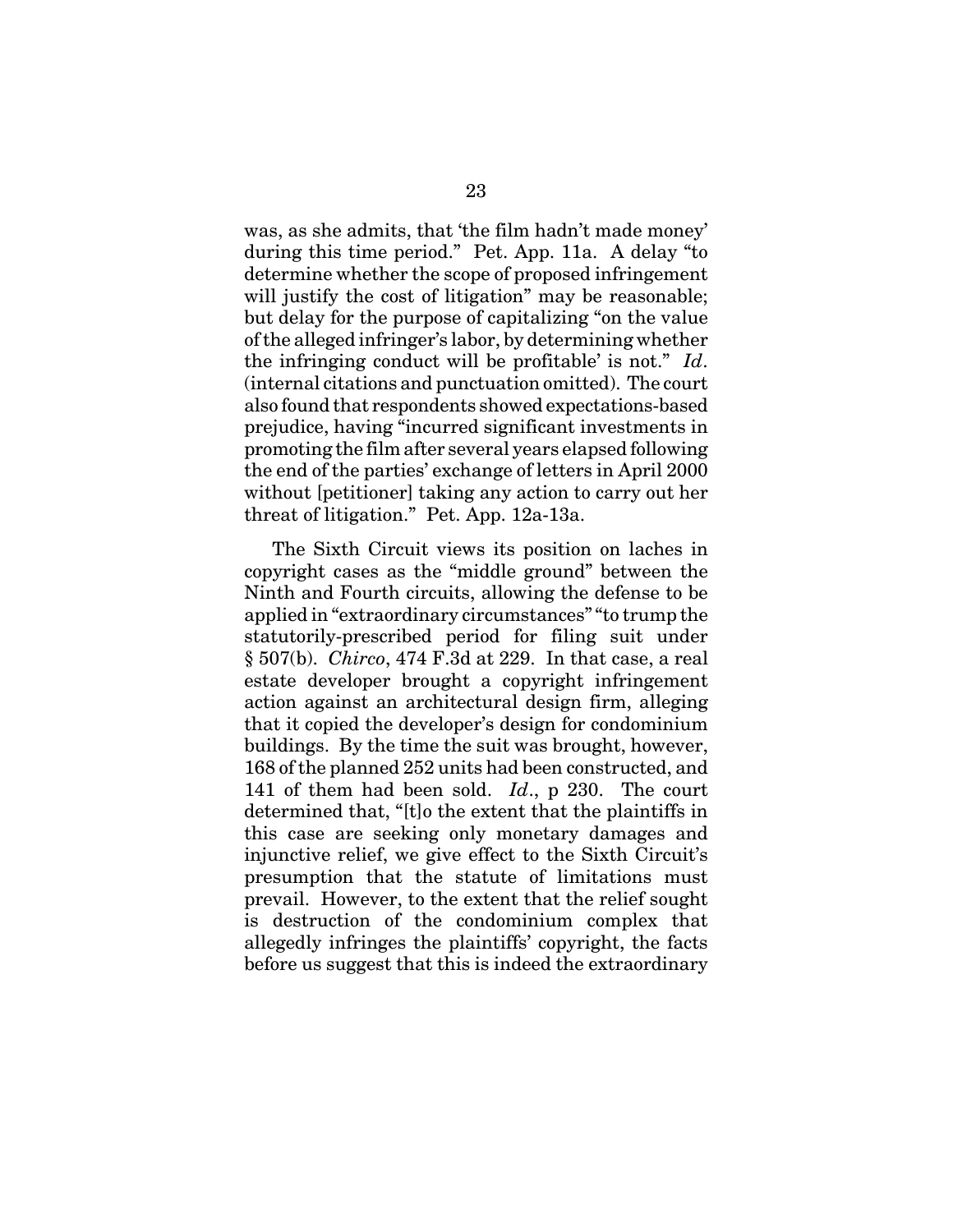case in which the defense of laches is properly interposed." *Id*. at 229. Amicus curiae DRI believes that laches should be allowed to bar all forms of relief sought by a plaintiff, and thus it agrees with the Sixth Circuit that, "a flat proscription such as that invoked by the Fourth Circuit against the defense of laches in cases involving a federal statutory claim is both unnecessary and unwise." *Id*. at 233-34.

The Tenth Circuit likewise allows for the possibility of laches in copyright claims, recognizing that "it is possible, in rare cases, that a statute of limitations can be cut short by the doctrine of laches." *Jacobsen*, 287 F.3d at 951, citing *United States v. Rodriguez-Aguirre*, 264 F.3d 1195, 1208 (10th Cir. 2001). The Eleventh Circuit is in accord. "[T]here is a strong presumption that a plaintiff's suit is timely if it is filed before the statute of limitations has run. Only in the most extraordinary circumstances will laches be recognized as a defense*.*" *Peter Letteres*e, 533 F.3d at 1321. The court added, however, that "[e]ven where such extraordinary circumstances exist . . . laches serves as a bar only to the recovery of retrospective damages, not to prospective relief." *Id*. The court found that "[p]ermitting laches to operate as a bar on post-filing damages or injunctive relief would encourage copyright owners to initiate much needless litigation in order to prevent others from obtaining effective immunity from suit with respect to future infringements." *Id*.

In *New Era Publications*, 873 F.2d 576, the Second Circuit applied laches to a permanent injunction but not to damages. That case addressed a delay of two years, during which time the holder of a copyright was aware that a book was about to be published in the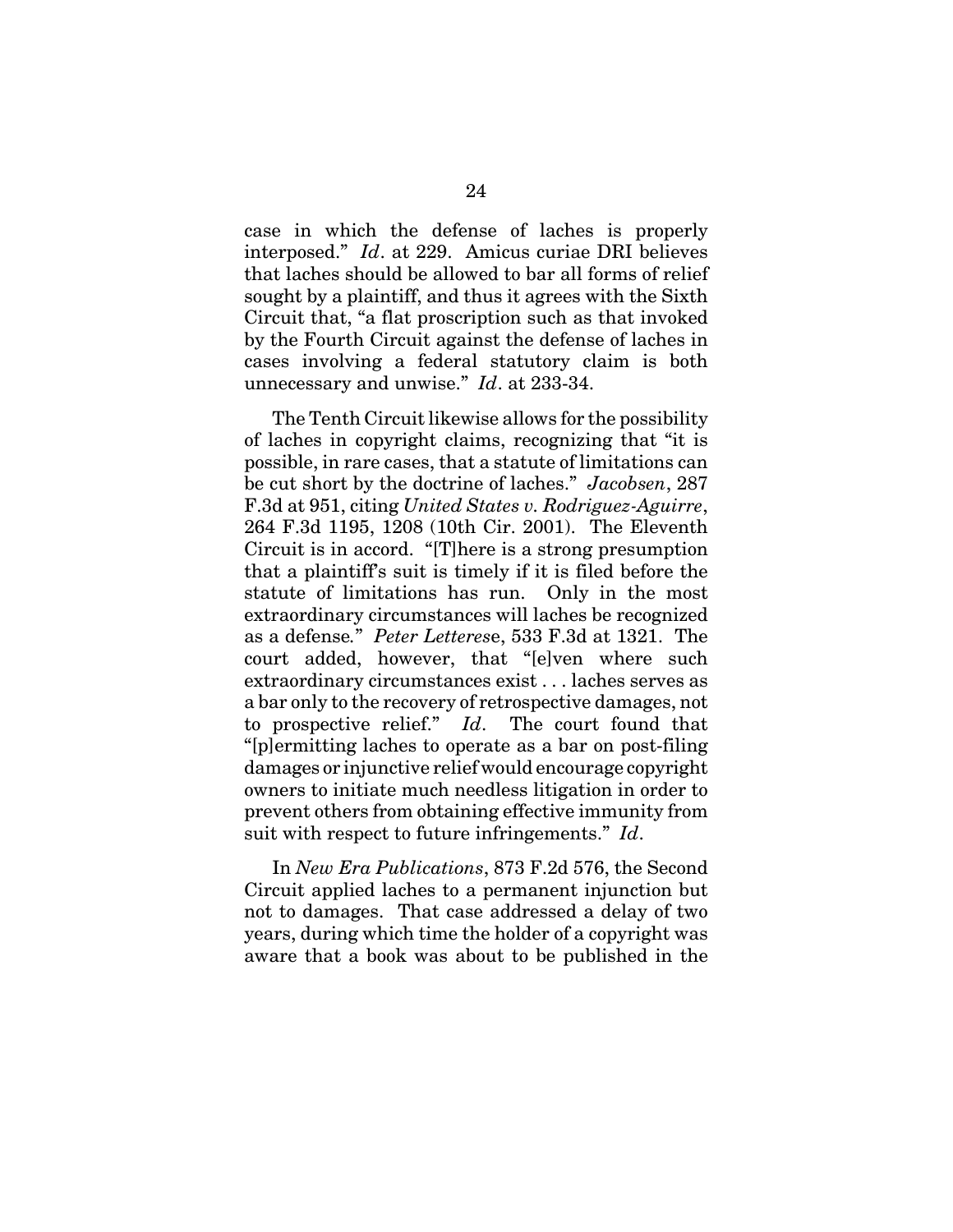United States, and had commenced lawsuits in other countries to enjoin publication, but failed to inquire of the publisher as to the planned date of publication and failed to take any steps to enjoin publication until 12,000 copies of the book had already been printed, packed, and shipped. The Court explained, "[i]f [the plaintiff] promptly had sought an adjudication of its rights, the book might have been changed at minimal cost while there still was an opportunity to do so. At this point, however, it appears that a permanent injunction would result in the total destruction of the work since it is not economically feasible to reprint the book after deletion of the infringing material." *Id*. at 584-85. The court thus concluded that "[s]uch severe prejudice, coupled with the unconscionable delay . . . mandates denial of the injunction for laches and relegation of New Era to its damages remedy." *Id*. at  $585.^4$ 

Thus, as demonstrated by this case, *New Era*, and *Chirco*, it is necessary to maintain laches as a defense in copyright actions, even where actions fall within the statute of limitations. Further, given that laches is actually a doctrine of estoppel, *Teamsters & Employers Welfare Trust of Illinois*, 283 F.3d at 881, it must remain an available defense to litigants regardless of

<sup>&</sup>lt;sup>4</sup> The *New Era* court did not otherwise discuss why laches would apply to one remedy as opposed to the other, but the Second Circuit later observed in a non copyright case that "[t]he prevailing rule. . . is that when a plaintiff brings a federal statutory claim seeking legal relief, laches cannot bar that claim, at least where the statute contains an express limitations period within which the action is timely*.*" *Ivani Contracting Corp. v. City of New York*, 103 F.3d 257, 260 (2d. Cir. 1997). The court reasoned that separation of powers principles compelled this result. *Id*.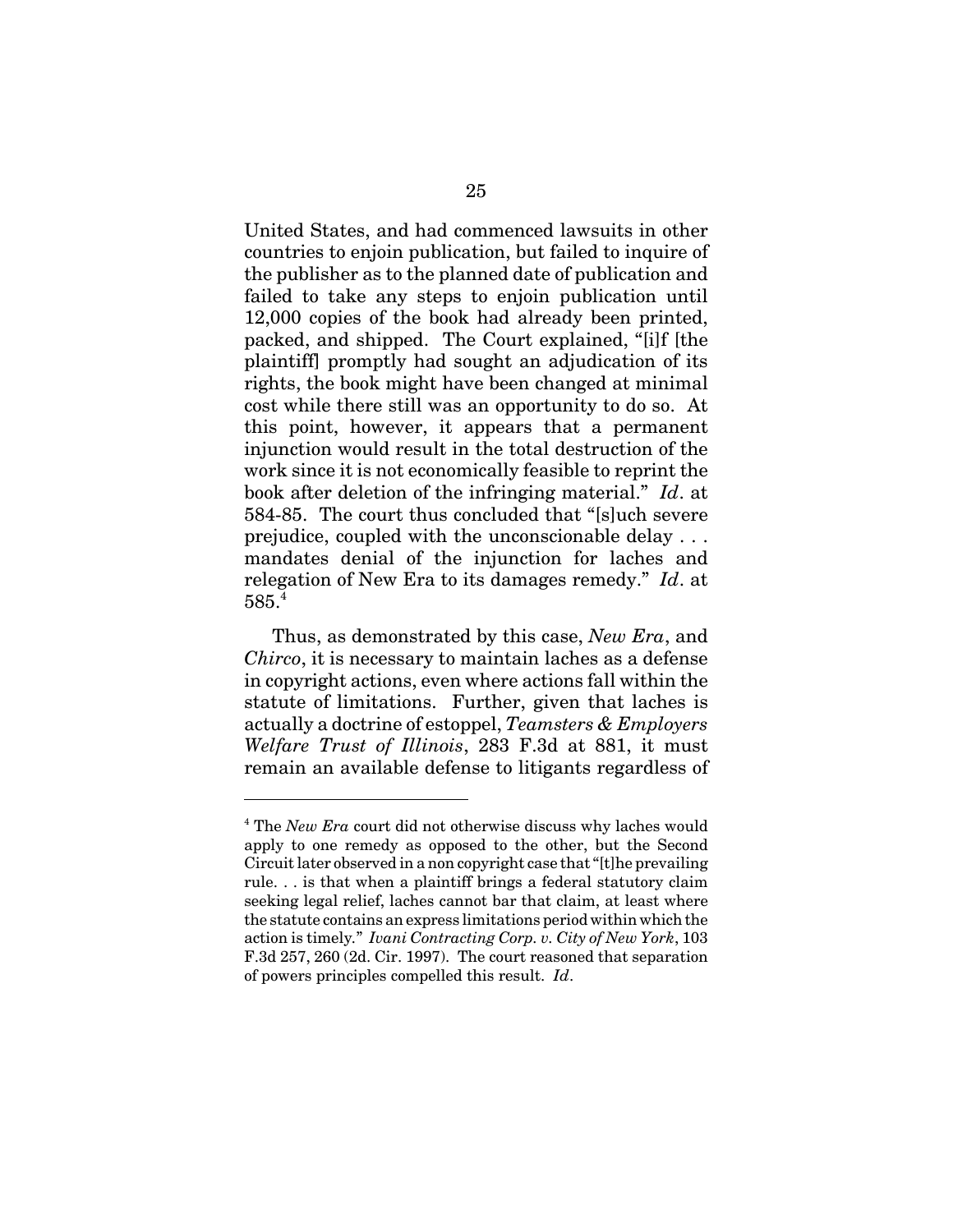whether the remedy sought is legal or equitable. But, if this Court is inclined to limit use of the defense, at a minimum, it should be available as a defense to equitable remedies.

\* \* \* \* \*

DRI members have experienced the difficulties inherent in mounting a defense where memories have faded, key individuals are no longer employed by the defendant, and documents have been lost. Maintaining documents for longer than necessary results in increased costs.<sup>5</sup> These well-recognized difficulties of ensuring a fair trial in the face of stale claims favor the adoption of a rule that takes these challenges into account.

#### **CONCLUSION**

For the foregoing reasons, the decision of the court of appeals should be affirmed and laches should be an available defense in copyright actions.

<sup>5</sup> See John D. Martin, et al., Defensible Disposal: Don't Kick the Can down the Road, Put It in the Trash, Vol. 65, No. 1 DRI For Def. (January 2013) (the costs associated with preserving and potentially collecting, reviewing, and producing this data can be significant).